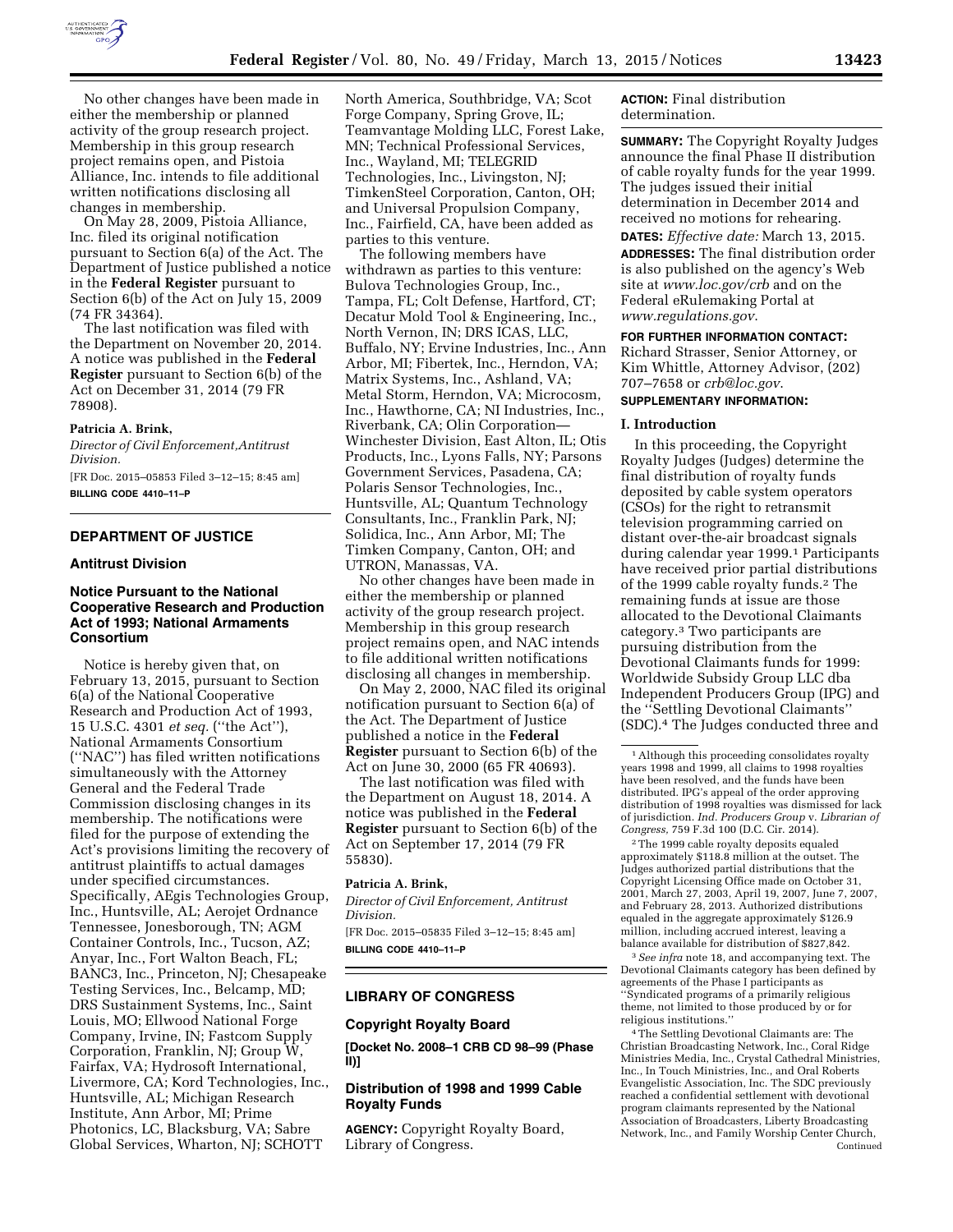a half days of hearings. After considering written evidence and oral testimony, the Judges determine that the SDC should receive 71.3% and IPG should receive 28.7% of the 1999 fund allocated to the Devotional Claimants category.5

## **II. Background**

# *A. Statement of Facts*

In the present proceeding, IPG represents the interests of four entities 6 owning copyrights in 10 distinct programs. The SDC represent five entities<sup>7</sup> owning copyrights in 20 distinct programs. CSOs remotely retransmitted IPG-claimed titles 11,041 times and the SDC-claimed titles 6,684 times during 1999. *See* IPG PFF at 6; SDC PFF at 1–2.

### *B. Statement of the Case*

On January 30, 2008, the Judges commenced a proceeding to determine the Phase II distribution of 1998 and 1999 royalties deposited by CSOs for the cable statutory license.8 Beginning in July 2008, the Judges stayed the proceeding pending the outcome of California state court litigation initiated by IPG regarding the validity and interpretation of settlement agreements

5From prior partial distributions, the SDC have received over \$693,000. The SDC alone is responsible to make adjustments, if any, to comply with the conclusions of this Determination and to comply with confidential settlements it reached with former participants.

6 IPG represents Benny Hinn Ministries, Creflo A. Dollar Ministries, Eagle Mountain International Church aka Kenneth Copeland Ministries, and Life Outreach International.

7*See supra,* n.4.

8*See* 73 FR 5596 (Jan. 30, 2008). Before the effective date of the Copyright Royalty and Distribution Reform Act of 2004, Public Law 108– 419, 118 Stat. 2341 (Nov. 30, 2004), the Copyright Office, with oversight by the Librarian of Congress, managed distribution of cable retransmission royalties. To resolve controversies regarding the appropriate distribution of royalties, the Librarian would order appointment of a Copyright Arbitration Royalty Panel (CARP). In 2001, the Library of Congress initiated Phase I proceedings to determine distribution of, *inter alia,* royalties for distant retransmission by cable in 1999 of broadcast television programming. In November 2003, all claimants to funds in the 1998 Devotional Claimants category reached agreement regarding distribution of those funds and the Register of Copyrights ordered final distribution of 1998 Devotional Claimants royalties by order dated November 19, 2003. By Order dated April 3, 2007, the Register finalized the Phase I allocation of uncontroverted funds for 1998 and 1999 cable retransmissions among the claimant categories. After enactment of the current statute, the Register terminated the CARP proceeding relating to the 1998–99 funds. *See* 72 FR 45071 (Aug. 10, 2007). The Judges have managed all subsequent proceedings relating to the 1998 and 1999 cable royalties fund.

by and between IPG, the Motion Picture Association of America as representative of certain program suppliers (MPAA), and the Librarian of Congress.9 In a September 2012 filing, IPG acknowledged that the California proceedings had been resolved in favor of MPAA. *See Opposition of Independent Producers group to Motion for Final Distribution of 1998 and 1999 Cable Royalty Funds* at 4, Docket No. 2008–1 CRB CD 98–99 (September 5, 2012). IPG continued to assert claims to 1999 royalties allocated to the Devotional Claimants category. In July 2013, the Judges issued an order establishing the schedule and order of proceedings for the present matter.10

On May 5 and 6, 2014, the Judges held a Preliminary Hearing to adjudicate disputes regarding the validity of claims asserted by each party. At the conclusion of the Preliminary Hearing, the Judges dismissed two claims asserted by IPG. *See Ruling and Order Regarding Claims* (June 18, 2014). Beginning September 2, 2014, the Judges presided over three and a half days of hearings at which IPG presented two witnesses and the SDC presented three live witnesses and designated testimony of seven witnesses from prior proceedings.11 The Judges admitted 35 paper and electronic exhibits into evidence. On September 23, 2014, the parties filed their proposed findings of fact and conclusions of law.

### **III. IPG's Motion** *in Limine*

#### *A. Issues Presented*

On August 26, 2014, IPG filed with the Judges a motion *in limine* (Motion) to exclude the SDC's Nielsen Household Devotional Viewing Report sponsored by SDC witness, Alan Whitt.<sup>12</sup> IPG contends that the SDC failed to include in its exhibit list foundational data for the methodology used in the report and

10Order Setting Deadline for Filing Written Direct Statements, Announcing Discovery Period, and Requiring Settlement Conference (Jul 25, 2013).

<sup>11</sup> Because of the delay of the present proceeding occasioned by outside litigation, the Judges concluded their determination of distributions of cable retransmission royalties for the period 2000 to 2003, inclusive, before completing the instant proceeding regarding 1999 funds. The participants in the 2000–03 proceeding presented many of the same issues relevant to the present proceeding; thus, one of the ''prior proceedings'' from which participants could designate testimony is a proceeding involving funds deposited after the relevant period at issue in the present proceeding.

<sup>12</sup>The SDC, whose witness introduced the report, sometimes refer to it as the Household Viewing Hours Report or ''HHVH Report.''

failed to produce all foundational data and electronic files underlying the report. *Motion* at 1. IPG requests that the Judges strike any evidence relying on or referring to the report that the SDC presented.

The SDC oppose IPG's request, arguing, among other things, that IPG has failed to present any competent evidence that the purportedly missing data either were in the SDC's custody, possession, or control, or were not publicly available. SDC Opposition at 1 (September 2, 2014). The SDC also contend that IPG's motion *in limine*  merely attempts to revisit issues the Judges resolved in their May 2, 2014, *Order Denying IPG's Motion to Strike Portions of SDC Written Direct Statement* (''May 2, 2014, Order''). The SDC contend that IPG has presented no new evidence that would justify revisiting that decision. SDC Opposition at 3 & n.1.

Moreover, the SDC contend that IPG's arguments go to the weight rather than to the admissibility of the proffered report. SDC Opposition at 2, *citing U.S.*  v. *H & R Block, Inc.,* 831 F.Supp.2d 27, 34 (D.D.C. 2011) (denying motion *in limine* ''because [defendant's proffered] survey [was] not so unreliable as to be deemed inadmissible.'') and *Graves* v. *D.C.,* 850 F.Supp.2d 6, 13 (D.D.C. 2011) (''[M]otions in limine are designed to address discrete evidentiary issues related to trial and are not a vehicle for resolving factual disputes or testing the sufficiency of the plaintiff's evidence.'').

Finally, the SDC argue that even if the Judges were inclined to believe that the unavailability of data underlying the proffered report was relevant in an admissibility determination, this fact would not warrant a prehearing exclusion of the evidence. According to the SDC, the facts and data underlying an expert's opinion need not be admissible for the opinion or reference to be admitted if the facts or data are of a type reasonably relied upon by experts in the field. SDC Opposition at 4, *citing*  Rule 703 of the Federal Rules of Evidence. On this point, the SDC refer to the written direct testimony of the SDC's witness, John S. Sanders, who, according to the SDC, determined that ''Mr. Whitt's report is sufficiently reliable to render his opinion concerning the relative market value of the SDC and IPG programs.'' SDC Opposition at 5.

The Judges heard oral argument on the Motion on September 2, 2014, and deferred ruling until the end of the proceeding. For the reasons discussed below, the Judges deny the Motion and admit the proffered report.

Inc. The programming giving rise to the latter groups' claims is not included in the Judges' analysis in this proceeding.

<sup>9</sup>*Order Granting Motions to Stay,* Docket No. 2008–1 CRB CD 98–99 (July 23, 2008). The Judges granted eight continuations of the original stay order, entering the last continuation order on July 27, 2012. *See Eighth Order Continuing Stay of Proceedings* (July 27, 2012).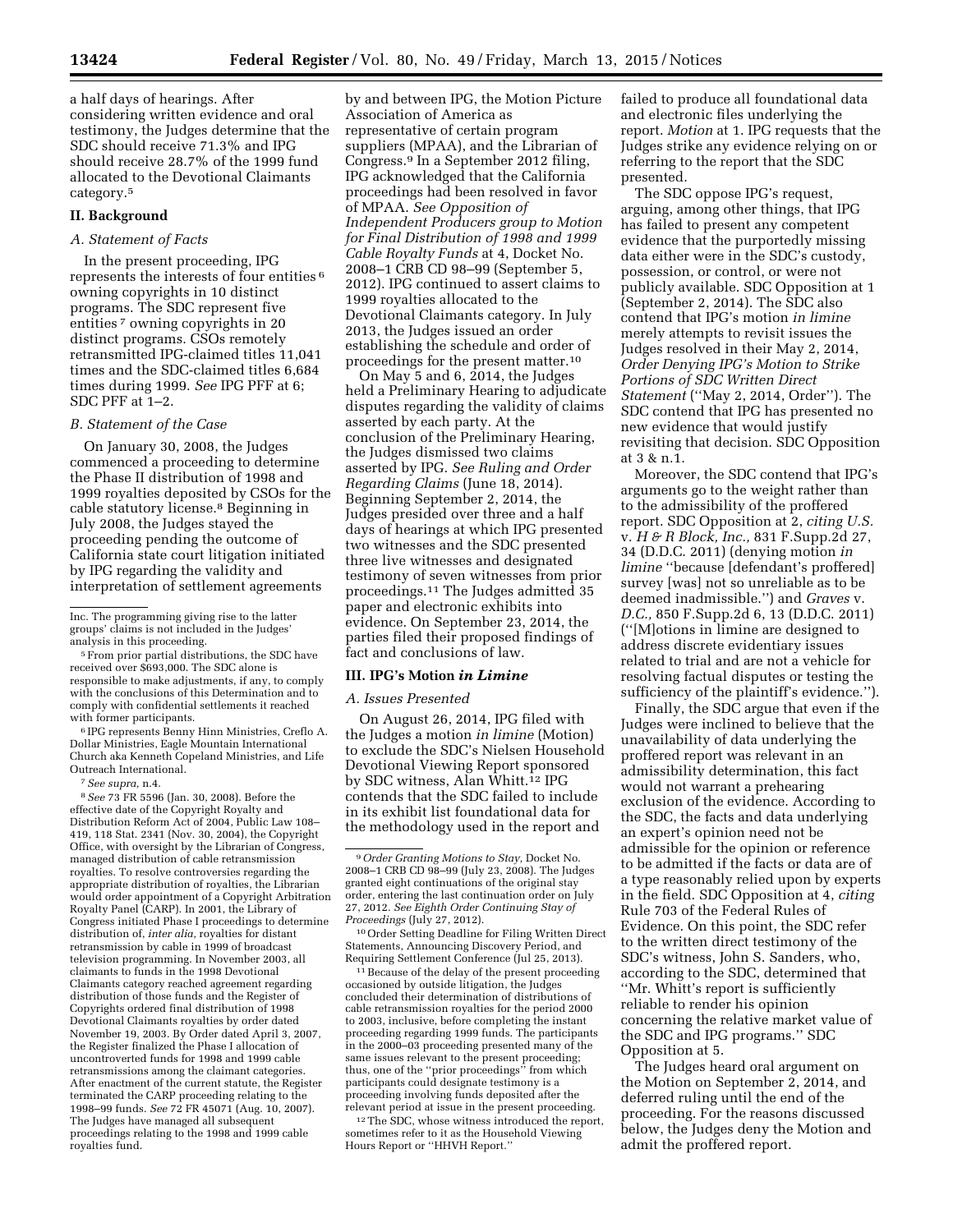## *B. The Judges' May 2, 2014, Discovery Order*

The dispute between IPG and the SDC began with a discovery request from IPG in which it requested from the SDC ''evidentiary support for a report by the SDC's expert witness, Mr. Whitt, setting forth viewership levels for Devotional programming.'' *See* May 2, 2014, Order at 1. In the motion to compel discovery that gave rise to the Judges' May 2, 2014, Order, IPG sought an order striking Mr. Whitt's report and the SDC's reliance on that report. According to IPG, the SDC failed to meet its discovery obligations by failing to provide electronic files or computer codes that Mr. Whitt purportedly used to (1) merge viewership data sets compiled by Tribune Media Services and the Nielsen Company and (2) cull claimed devotional titles from numerous program titles in the merged data sets (referred to in the May 2, 2014, Order as ''Merger Information''). *Id.* at 3.

The Judges determined that the discovery dispute could not be resolved without an evidentiary hearing, and scheduled one for April 8, 2014. During the hearing, the Judges heard testimony from the SDC's witnesses, Mr. Whitt and Dr. Erkan Erdem, as well as from Dr. Laura Robinson, who testified for IPG.

Mr. Whitt testified that he did not have access to the files and codes he had used that contained the Merger Information because he had done most of the work in question when he was employed with an independent company that was a contractor for MPAA. Mr. Whitt completed his MPAA assignment several years prior to the current proceeding. 04/08/14 Tr. at 105 (Whitt). Therefore, according to Mr. Whitt, neither Mr. Whitt nor the SDC could provide the requested information to IPG. *Id.* at 121–22. Dr. Robinson testified that, based on discovery that the SDC provided, she was unable to replicate the results that Mr. Whitt had reached, although she admitted that she could have merged the Tribune and Nielsen data sets. *Id.* at 35–6, 66 (Robinson). Finally, Dr. Erdem testified that, based on discovery the SDC had provided to IPG, and certain other publicly available information, Dr. Erdem was able to closely approximate, although not duplicate, Mr. Whitt's results. *Id.* at 162 (Erdem).

The Judges found that nothing in the record allowed them to conclude that SDC violated its duties under the applicable procedural rule governing discovery by not producing the Merger Information. *See* May 2, 2014, Order at 9. The Judges further concluded that the SDC's discovery responses were

sufficient for IPG to ''test'' the process Mr. Whitt used in compiling the report. The Judges noted that the purpose of an earlier discovery order addressing IPG's discovery request was to

allow IPG sufficient discovery to allow it to confirm either that Mr. Whitt had performed his work correctly . . . *or* that Mr. Whitt had performed his work incorrectly or inaccurately. In that latter case, IPG would be able to: (a) file a Written Rebuttal Statement contradicting Mr. Whitt's work and/or (b) cross-examine Mr. Whitt at the hearing on the merits regarding claimed errors or inaccuracies in his work.

## *Id.* (emphasis in original).

The Judges concluded that they ''would not—and did not—assert that discovery regarding expert testimony must result in a consensus between adverse participants as to the correctness of the result (or the amount) calculated by the expert.'' *Id.* at 11. Specifically, the Judges concluded

with the discovery [the SDC provided to IPG, Dr. Robinson] could test Mr. Whitt's computational process by producing her own merger of the Tribune Data and the Nielsen Data. However, Dr. Robinson also testified that her merger and the concomitant results might differ from (*i.e.,* falsify) rather than replicate Mr. Whitt's results. Likewise, [Dr. Erdem] produced a merger of the Tribune Data and the Nielsen Data that was quite proximate to Mr. Whitt's results, albeit not a complete replication. Thus, it is clear that Mr. Whitt's computational processes can be tested and subject to meaningful crossexamination and rebuttal.

*Id.* Based on this conclusion the Judges denied IPG's motion to strike portions of the SDC's written direct statement on grounds that the SDC violated its discovery obligations.

In its discovery motion, IPG also asked the Judges to strike any reliance on or reference to the distant rating study presented by the SDC as inadmissible. *See* [IPG] Motion to Strike Portions of [SDC] Direct Statement at 10–11 (February 20, 2014). The Judges declined to consider these issues at that stage of the proceeding reasoning that:

[a]n order regarding these issues would essentially constitute a premature *in limine*  ruling based on SDC's non-production of the Merger Information in discovery. Given that SDC introduced new testimony and new exhibits at the April 8, 2014, discovery hearing, the Judges decline to rule without a formal motion *in limine,* addressing these issues in the context of the new hearing exhibits and the hearing testimony, should IPG decide to renew these arguments.

*May 2, 2014, Order* at 11. IPG filed that motion *in limine* on August 26, 2014, *viz.,* the Motion at issue here.

### *C. Substance of IPG's Motion*

In the present Motion, IPG asserts that ''Merger Information existed and was not produced to IPG, including sweeps period data, a sweeps period algorithm, a file that prepared the Tribune data for merger, a process to reconcile Nielsen and Tribune data, and another 'quality control process' performed by Mr. Whitt.'' *Motion* at 2. IPG further asserts that ''SDC's witness [Dr. Erdem] approximated Mr. Whitt's results only after utilization of data and information that had not been produced to IPG, and that the SDC's attempted replication of the Merger Information occurred months after both the discovery deadline and the deadline for filing amended direct statements.'' *Id.*  According to IPG, the ''SDC neither produced the original Merger Information, nor attempted to replicate it until March 28, 2014, all the while knowing the evidentiary requirements for the introduction of the study. . . .'' *Id.* at 3.

IPG continues:

Alan Whitt asserts that his analysis relied, *inter alia,* (i) on a sample of television stations selected by Marsha Kessler [an MPAA witness in past cable distribution proceedings, including the 2000–2003 proceeding and the Phase I proceeding for the instant royalty year], and (ii) household diaries of distant program viewing for those programs from Nielsen's six ''sweep'' months. [Yet, l]iterally no information or data regarding the station sampling process exists, nor information or data that explains the methodological processes utilized in connection with the produced Nielsen data.

Id. at 3 (internal quotations omitted). IPG asserts that:

stations selected by Ms. Kessler for inclusion in the 1999 MPAA/Nielsen study were altogether different than those appearing in data produced by the SDC. . . . [Therefore,] Mr. Whitt's statement that the SDC-produced data was derived from a sample of stations selected by Marsha Kessler is simply inaccurate or, at minimum, without evidentiary foundation [but] IPG has been denied any ability to investigate that determination because of the SDC's failure to produce underlying documents substantiating such assertion.

## *Id.* at 4.

IPG further asserts that, in prior proceedings, Nielsen and the MPAA have used a wide variety of sampling methodologies and methods of data collection. IPG contends that with respect to the Nielsen data produced by the SDC in the current proceeding, however, the SDC provided none of those methodological details. Consequently, IPG asserts that it has ''no means of determining the method by which the stations on which the Whitt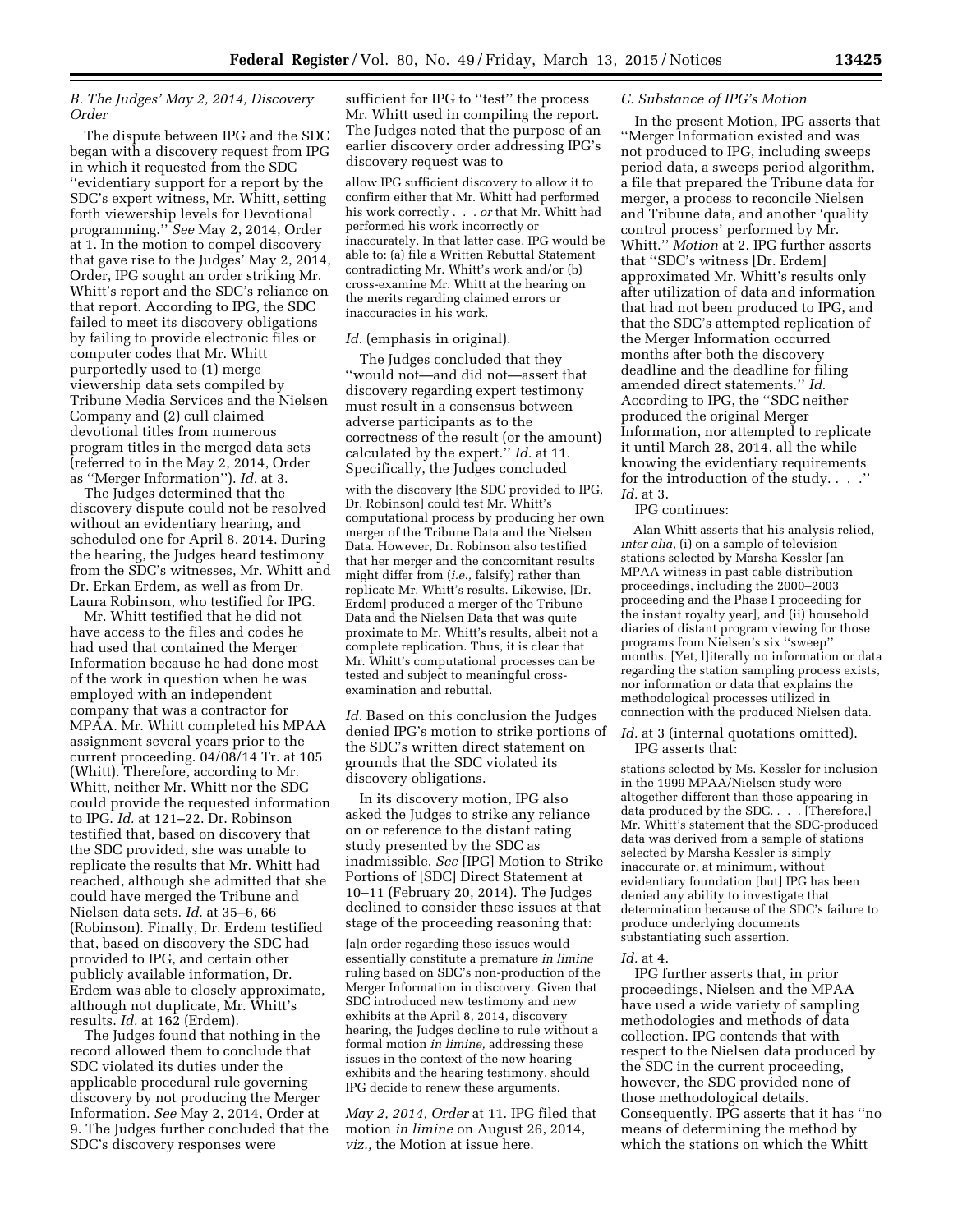analysis relies were selected, and no means to determine what Nielsen data was collected, how it was collected, the limitations on the data, the scope and meaning of the data, the possible alternatives that were employed, etc.'' *Id.* at 5–6. As a result, IPG requests that the Judges strike any evidence relying on or referring to Mr. Whitt's HHVH report. *Id.* at 8.

## *D. Judges' Analysis and Ruling on the Motion*

Much of IPG's Motion rehashes discovery issues that the Judges addressed fully in the May 2, 2014, Order. The Judges will not revisit those discovery-related issues. The Judges now consider only whether to grant or deny IPG's Motion, which requests that the Judges preclude the SDC from relying on or referring to the HHVH report on grounds of admissibility.

IPG's arguments for excluding the HHVH report are that the SDC failed to: (1) Retain or produce to IPG input data from the HHVH report, (2) produce information relating to the sampling processes that were followed for the selection of stations included as part of the Whitt analysis, and (3) produce the methodological processes followed by Nielsen in the creation of the Nielsen data that were referred to in the HHVH report. *See Motion* at 7–8.

At oral argument on the motion, IPG's counsel contended that even if the SDC did not have the underlying documents that IPG sought, the SDC was required to create such documents and produce them to IPG. 09/02/14 Tr. at 14–15. As a preliminary matter, the Judges view this argument as yet another attempt by IPG to resurrect its complaint that the SDC failed to meet its discovery obligations. The Judges already addressed this issue in the May 2, 2014, Order.13

IPG also asserts that the SDC's failure to create a document in response to IPG's discovery requests somehow

violated a statutory provision dealing with written direct statements. At the hearing, IPG's counsel contended that the SDC ''never put this information or alluded to it or referenced or incorporated it by reference in an Amended Written Direct Statement. Therefore, for the record, it does not exist. It is not before [the Judges]. And as such, the SDC study is hopelessly missing a piece, and therefore, it should not be heard. It should be excluded.'' 09/02/14 Tr. at 15 (Att'y Boydston).

The requirement to file written direct statements is codified in section 803(b)(6)(C) of the Copyright Act. That section circuitously requires the Judges to issue regulations that require the parties to file written direct statements and written rebuttal statements by a date specified by the Judges. 17 U.S.C. 803(b)(6)(C)(i). The statutory provision does not address the content of written direct statements. Moreover, the regulation the Judges promulgated under that provision does not impose the content requirements that IPG suggests.14 Therefore, the Judges reject IPG's assertion that the SDC violated the statutory provisions dealing with the filing of written direct statements. The HHVH report was properly before the Judges.15 On balance, the Judges find that the SDC's written direct statement was adequate to satisfy the requirements

14The rule states: ''[t]he written direct statement shall include all testimony, including each witness's background and qualifications, along with all the exhibits.'' 37 CFR 351.4(b). The SDC's written direct statement included Mr. Whitt's testimony as well as that of Mr. Sanders. The SDC included in its rebuttal statement the testimony of Dr. Erdem. The SDC's written direct statement may not have been exquisitely complete. Indeed, the SDC's counsel concedes that Mr. Whitt's written testimony did not describe a ''quality control'' process that he conducted to eliminate duplicative entries and to fix errors in program titles. 09/02/14 Tr. at 37 (Att'y MacLean). The SDC contends, however, that Mr. Whitt's process resulted in the elimination of a handful of program titles, none of which was claimed by either party in this proceeding. *Id.* at 37–8. The Judges find no persuasive evidence in the record to contradict the SDC's contention, rendering the SDC's omission harmless. Moreover, the Judges note that the dates for Nielsen sweeps weeks, used by Dr. Erdem in his analysis to replicate Mr. Whitt's report, either were produced to IPG or were otherwise publicly available. *See* 04/08/14 Tr. at 23–24, 204 (Att'y MacLean). The SDC satisfied its discovery obligations with respect to this information.

15 IPG raised similar objections in the 2000–03 distribution proceeding. Docket No. 2008–2 CRB CD 2000–03. In that proceeding, the Judges excluded Mr. Whitt's testimony, which relied on data similar to that which the SDC proffer in the current proceeding. The Judges' decision not to consider Mr. Whitt's testimony in the 2000–2003 proceeding, however, was based the SDC's failure to provide Mr. Whitt's testimony until its rebuttal case, three weeks before the hearing. In that context, the Judges found the SDC's delay ''deprived IPG of the opportunity to review the work undertaken by Mr. Whitt.'' 78 FR 64984, 65004 (Oct. 30, 2013)

of the Act and applicable rules. IPG's complaints about the completeness or persuasiveness of that testimony go to the weight rather than the admissibility of the testimony.

IPG also objects to the purported lack of clarity surrounding the way in which the television stations analyzed in the HHVH report were selected. Mr. Whitt stated in his written direct testimony that the television stations he studied in the report were based on a list of stations compiled by Ms. Kessler. Ex. SDC–D–001 at 3. IPG, evidently assuming that the list referred to by Mr. Whitt was the list of stations that was attached to Ms. Kessler's written direct testimony in Phase I of this proceeding,16 contends that it compared the selection of stations in the Whitt HHVH report with Ms. Kessler's list and found that the two do not correspond. IPG states that of Mr. Whitt's 72 stations, only half of them can be found in Ms. Kessler's list. 09/02/14 Tr. at 16. IPG contends that it does not know where the other 36 stations that Mr. Whitt studied came from. *Id.* 

The SDC reply that the Kessler list that IPG compared with the Whitt list was not the basis for the HHVH report. The SDC represent that the Kessler list of stations that Mr. Whitt used for his report was based on the Nielsen data that Ms. Kessler ordered for the study that she prepared for the 2000–03 proceeding. 09/02/14 Tr. at 28–30 (Att'y MacLean). Mr. Whitt addressed this issue in his testimony in the April hearing on IPG's discovery motion. 04/ 08/14 Tr. at 113–15 (Whitt). That being said, the SDC are unsure how Ms. Kessler determined what Nielsen data to order. 09/04/14 Tr. at 29 (Att'y MacLean). Nevertheless, the SDC's witness, Mr. Sanders, testified that the list upon which the Whitt report was compiled was ''sufficiently representative for the purpose that it is being put forth.'' *Id.* at 31. The SDC further assert, based on an analysis by Dr. Erdem, that the SDC's Nielsen sample, which was based on the Nielsen information that was ordered by Ms. Kessler, ''does not have a bias in terms of coverage of quarter-hours of IPG versus SDC programs. Or, if it does have a bias, the same bias is in all of the data that IPG is using as well, whatever bias there is.'' *Id.* at 32. Finally, the SDC state that they ''had absolutely nothing to do with choosing this [station] sample—it was chosen years before we ever purchased it from MPAA—there

 $^{\rm 13}\,$  Even if the Judges had not addressed the issue in the May 2, 2014, Order, they would nonetheless reject IPG's assertion that the SDC was obligated to create documents to comply with a discovery request. The Judges have consistently held that ''[t]he limited discovery permitted in proceedings before the Judges should permit the parties to test admissible evidence, but not create an extensive burden of time and expense.'' *Order Granting In Part and Denying In Part the Motion of SoundExchange to Compel XM Satellite Radio Inc., Sirius Satellite Radio Inc., and Music Choice to Produce Surveys and Supporting Documents,*  Docket No. 2006–1 CRB DSTRA (May 15, 2007). In the May 2, 2014, Order, the Judges ruled that the SDC had provided IPG with sufficient discovery to enable IPG to test the HHVH report. IPG points to no provision in the CRB rules that requires a party to create documents in response to a discovery request. The Judges see no reason in this instance to impose such a requirement by order.

<sup>16</sup>Ms. Kessler's written direct testimony was included in the prior testimony designated by the SDC for consideration in this proceeding under 37 CFR 351.4(b)(2).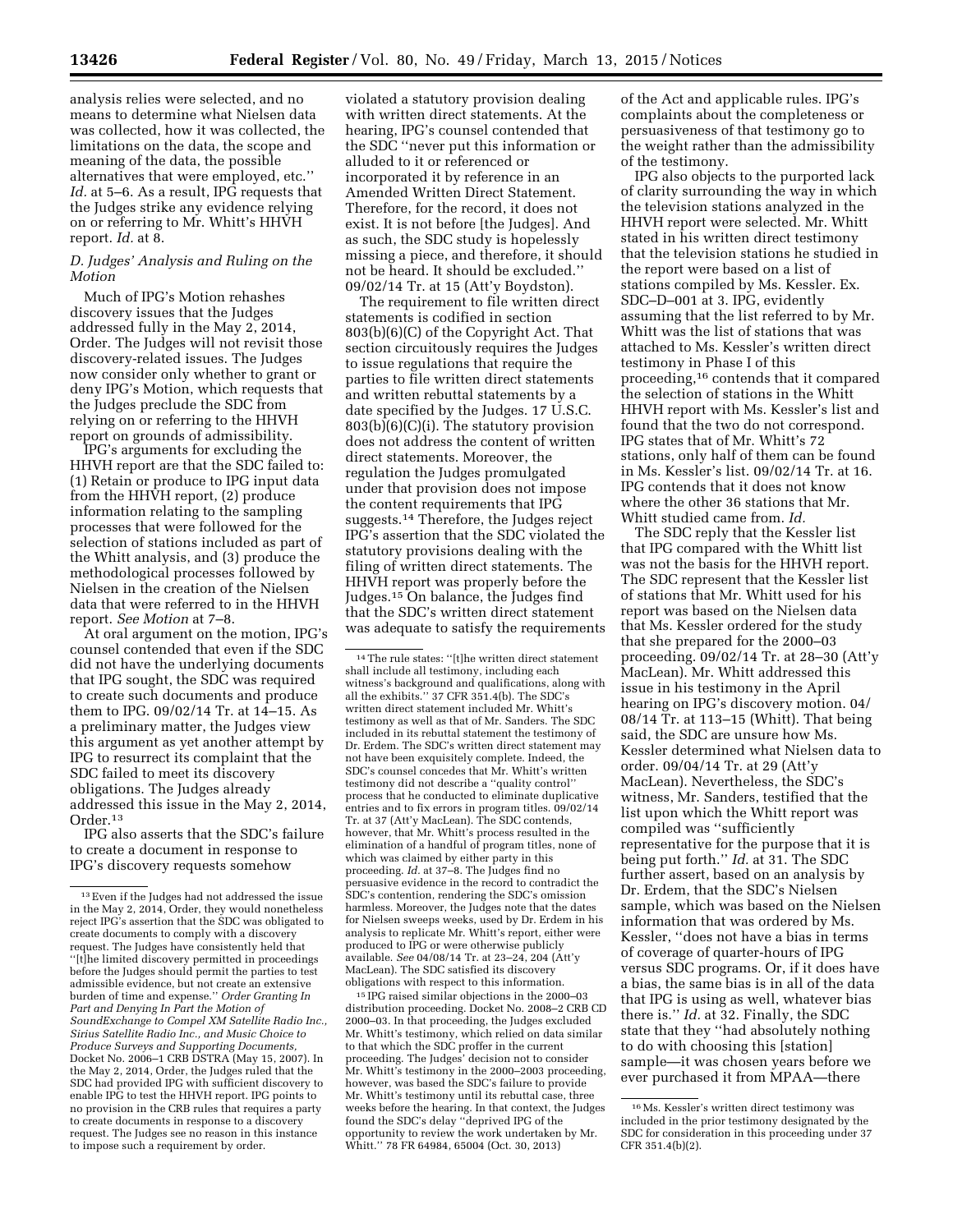was absolutely zero incentive for everybody to intentional *[sic]* bias the data in any way.'' *Id.* at 33.

For purposes of ruling on the Motion, the Judges do not examine the weight, if any, they might place on the proffered evidence. Rather, the Judges must examine whether the SDC offered the evidence in a manner that was consistent with the applicable rules for offering this type of evidence.

The Judges' procedural rules address evidence in proceedings before the Judges. Rule 351.10(a) addresses admissibility of evidence. Under the rule, evidence that is relevant and not unduly repetitious or privileged is admissible. Proponents must authenticate or identify written testimony and exhibits for them to be admissible. *See* 37 CFR 351.10(a). The admissibility requirements of authentication or identification are satisfied by evidence sufficient to support a finding that the matter in question is what its proponent claims. *Id.* 

IPG does not contend that the SDC violated any provision of Rule 351.10(a); that is, that the Whitt report is irrelevant, unduly repetitious, or privileged. Rather, IPG focuses on Rule 351.10(e). That provision of the rule provides if studies or analyses are offered in evidence, they must state clearly ''the study plan, the principles and methods underlying the study, all relevant assumptions, all variables considered in the analysis, the techniques of data collection, the techniques of estimation and testing, and the results of the study's actual estimates and tests.'' 37 CFR 351.10(e). This information must be presented in a ''format commonly accepted within the relevant field of expertise implicated by the study.'' *Id.* Facts and judgments upon which conclusions are based must be ''stated clearly, together with any alternative courses of action that were considered.'' *Id.* The party offering the study into evidence must retain summaries and tabulations of input data and the input data themselves. *Id.* 

IPG asserts that by not explaining precisely how the Whitt report was created, the SDC failed to provide an adequate foundation for the report. In considering whether there was an adequate foundation for admitting the Whitt report into evidence, the Judges must consider not only the exhibit that contains the report but also any written or live testimony offered to explain how the exhibit was created. In his written direct statement, Mr. Whitt included the household viewing report that he had prepared and discussed the sources of the data and a description of how he

prepared the report. In the April 8, 2014, hearing on IPG's motion to strike portions of the SDC's written direct statement, Mr. Whitt provided additional details about he created the report, including the sources of the data, the processes he followed to merge Nielsen and Tribune data files, and the ''quality control'' process he used to eliminate erroneous program titles.

IPG's counsel and the Judges had ample opportunity to question Mr. Whitt on all elements of the report. After noting IPG's objection, the Judges admitted provisionally Mr. Whitt's written testimony during the hearing on September 3, 2014. 09/03/14 Tr. at 416. IPG's counsel then had another opportunity to cross-examine Mr. Whitt on the processes he used to construct the report. On both occasions, Mr. Whitt was open and forthright about how he prepared the report, including the manner in which he used a list of stations based on a set of Nielsen data ordered by Ms. Kessler for MPAA in a separate proceeding. *See, e.g.,* 09/03/14 Tr. at 422 (Whitt) (''I just accepted whatever stations they sent me.''). Mr. Whitt made no efforts to gloss over the potential weaknesses in the preparation of the report. Indeed, the SDC's counsel correctly identified Mr. Whitt as more akin to a fact witness than an expert witness. 09/02/14 Tr. at 35 (Whitt).

In the end, the Judges are satisfied that the SDC provided an adequate foundation for the admission of Mr. Whitt's written direct statement into the record. That is not to say that there are not issues with respect to how the HHVH report was created. The SDC concede as much. *See* 09/02/14 Tr. at 24 (Att'y MacLean) (''[I]t is not that any of the specific problems that the parties raised were invalid or that they shouldn't be raised. . . .''). Not the least of these issues is the fact that the Whitt report relies on a list of stations selected according to criteria that were seemingly unknown even to Ms. Kessler who purportedly selected the stations. These issues go to the weight, not to the admissibility, of the report. For the foregoing reasons, the Judges DENY IPG's Motion and admit Exhibit SDC–D– 001 (Written Direct Testimony of Whitt with Exhibits) for all purposes in this proceeding.

### **IV. Applicable Law and Precedent**

Twice each year, CSOs deposit with the Copyright Office royalties accrued for the retransmission of over-the-air television programming outside the originating station's local broadcast area. The amount of fee deposits is statutory. *See* 17 U.S.C. 111(d)(1). Every July, copyright owners file claims for

the funds on deposit for the preceding calendar year's retransmissions. On motion of a claimant or *sua sponte,* the Judges publish notice of the commencement of proceedings to distribute those royalty funds.

By convention, claimants and claimants' representatives begin each proceeding with an allocation process that has come to be called ''Phase I.'' 17 Traditionally, the claimants divide themselves into eight Phase I categories based upon the nature of the programs in which they claim copyright.18 If the participants do not agree to an allocation of deposited royalties among the Phase I categories, they submit their controversy to the Judges for adjudication. Once the allocation is decided, the claimants in each category seek distribution. If the claimants within each category do not agree to the distribution scheme among themselves, the Judges adjudicate disputes and make a determination of the appropriate distribution among claimants within each category. This process has become known as ''Phase II'' of the distribution proceeding.

### *A. The Relevant Statutory Language*

The Copyright Act (Act) does not mandate (or even suggest) a formula for royalty distribution.19 As the Librarian 20 has stated:

Section 111 does not prescribe the standards or guidelines for distributing royalties collected from cable operators

<sup>18</sup>The program categories are: Program Suppliers (syndicated programming and movies); Joint Sports Claimants (live college and professional team sports); Commercial Television (programs produced by local commercial TV stations); Public Broadcasting; Devotional Claimants; and Canadian Claimants. Two additional categories represent non-TV interests: Music Claimants (copyright owners of musical works carried on broadcast TV signals); and National Public Radio (copyright owners of all nonmusic content broadcast on NPR stations)

19Section 111(d)(4) of the Act merely provides that, in the event of a controversy concerning the distribution of royalties, ''the Copyright Royalty Judges shall, pursuant to Chapter 8 of [title 17], conduct a proceeding to determine the distribution of royalty fees.''

20The Librarian was responsible for administering the Copyright Arbitration Royalty Panel (CARP) process for distributing cable royalties from 1993, when Congress abolished the CRT, a predecessor adjudicative body, until 2005, when Congress established the Copyright Royalty Judges program. The Librarian had the obligation of reviewing CARP decisions and, on recommendation of the Register, adopting, modifying, or rejecting them.

<sup>17</sup>The Copyright Royalty Tribunal (CRT), a predecessor to the CRB, began bifurcation of the distribution proceedings to mitigate what it perceived to be an unwieldy process. *See 1979 Cable Royalty Distribution Determination,* 47 FR 9879 (Mar. 8, 1982). Bifurcation of distribution proceedings is not mandated by statute or regulation, but is acknowledged in the Judges' current regulations at 37 CFR 351.1(b)(2).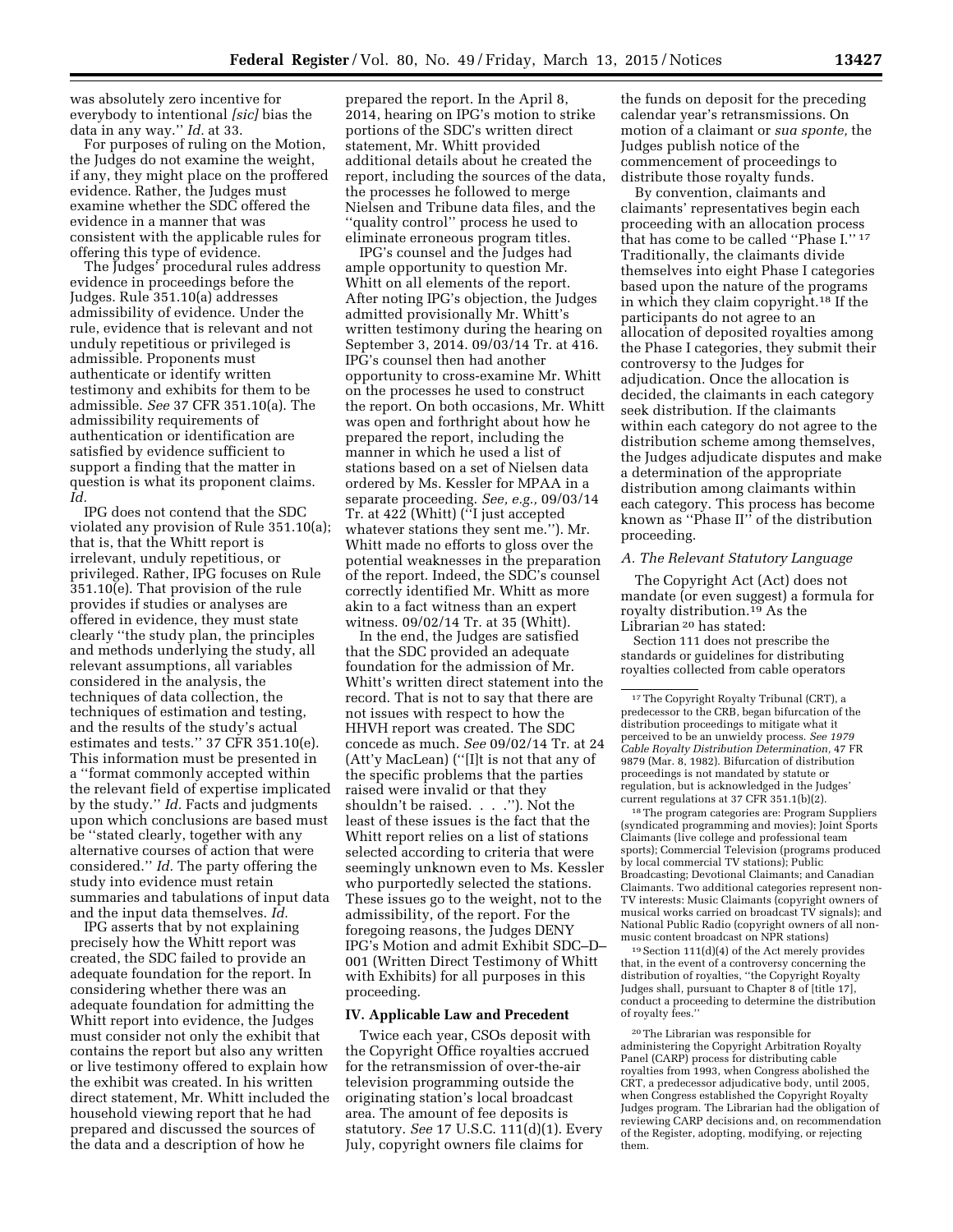under the statutory license. Instead, Congress decided to let the Copyright Royalty Tribunal ''consider all pertinent data and considerations presented by the claimants'' in determining how to divide the royalties.

*Distribution of 1993, 1994, 1995, 1996 and 1997 Cable Royalty Funds, Order,*  in Docket No. 2000–2 CARP CD 93–97, 66 FR 66433, 66444 (Dec. 26, 2001) (quoting H.R. Rep. No. 1476, at 97 (1976)) (1993–1997 Librarian Order).21

The Act does require, however, that the Judges act in accordance with prior determinations and interpretations of the Copyright Royalty Tribunal, the Librarian, the Register of Copyrights (Register), Copyright Arbitration Royalty Panels, to the extent that precedent is consistent with the Register's opinions on questions of copyright law, and decisions of the Court of Appeals relating to distribution proceedings. *See*  17 U.S.C. 803(a)(1).

Determining the proper distribution of cable royalties among claimants requires a determination of the ''relative marketplace value'' of the respective claimants' programs. *See, e.g., Program Suppliers* v. *Librarian of Congress,* 409 F.3d 395, 401 (D.C. Cir. 2005); *1993– 1997 Librarian Order,* 66 FR at 66445. The Judges defined ''relative marketplace value'' in detail in a previous Determination. *See Determination of the Distribution of the 2000–03 Cable Royalty Funds, Docket No. 2008–2, CRB CD 2000–2003,* 78 FR 64984, 64985–6 nn. 8 and 9 (October 30, 2013) (*2000–03 Determination*). In the present Determination, the Judges adopt and restate the ''relative market value'' standard they described in the *2000–03 Determination,* and provide further detail consistent with that standard, including detail presented through the expert economic testimony in the present proceeding.

To assess relative marketplace value, the Judges previously have looked to hypothetical, simulated, or analogous markets, as Congress has imposed the compulsory license regime *in lieu* of an unfettered free market for cable retransmission of broadcast television programs. *2000–03 Determination,* 78 FR at 64986; *see also 1993–97 Librarian Order,* 66 FR at 66445; *1987 Music Determination,* 55 FR at 11993. Consistent with precedent, in the current proceeding the Judges look to

the evidence presented by the parties, if any, to identify the parameters of a hypothetical market that would exist *but for the compulsory license regime.*<sup>22</sup>

## *B. The Economic Standard: ''Relative Market Value''*

As explained in the *2000–03 Determination,* to construct the hypothetical market, it is important at the outset to appreciate the *reason* for the statutory license and the concomitant distribution proceedings. Statutory licenses substitute for free market negotiations because of a perceived intractable ''market failure'' inherent in the licensing of copyrights particularly the assumed prohibitively high ''transaction costs'' of negotiating a multitude of bilateral contracts between potential sellers and buyers. *See, e.g.,* R. Picker, *Copyright as Entry Policy: The Case of Digital Distribution,* 47 Antitrust Bull. 423, 464 (2002) (''The modern structure of . . . validating or conferring rights in copyright holders yet coupling those rights with statutory licenses has the virtue of mitigating the exercise of monopoly power and minimizing the transaction costs of negotiations.''); S. Willard, *A New Method of Calculating Copyright Liability for Cable Rebroadcasting of Distant Television Signals,* 94 Yale L.J. 1512, 1519 (1985) (''One important reason for compulsory licensing . . . was to avoid the 'prohibitive' transaction costs of negotiating rebroadcast consent.''); S. Besen, W. Manning & B. Mitchell, *Copyright Liability for Cable Television: Compulsory Licensing and the Coase Theorem,* 21 J.L. & Econ. 67, 87 (1978) (''Compulsory licensing . . . has lower negotiating costs than a system based on full copyright liability. . . . "). Thus, the hypothetical market that the Judges must construct must be a market that would be unencumbered by either transaction costs or the restrictions imposed by the statutory license.

### 1. ''Relative'' Market Value

The Judges begin, as they did in the *2000–03 Determination,* parsing the phrase ''relative market value'' by first considering the import of the word ''relative.'' The word ''relative'' denotes that the value of any retransmitted program is to be determined in relation to the value of all other programs within the bounds of the respective Phase I category definitions, and thus can be expressed as a percentage of total ''market value.''

### 2. Relative ''Market Value''

In turn, ''market value'' is traditionally stated in decisional and administrative law more fully as ''fair market value.'' The Supreme Court has stated the traditional definition of ''fair market value'' as ''the price at which the property would change hands between a willing buyer and a willing seller, neither being under any compulsion to buy or sell and both having reasonable knowledge of relevant facts.'' *U.S.* v. *Cartwright,* 411 U.S. 546, 551 (1973). It is necessary to further define the various terms that comprise the foregoing definition of relative market value.

a. The Hypothetical ''Willing Sellers'' (the Copyright Owners)

Copyright Owners seek to maximize profit from licensing their programs for retransmission by CSOs. Copyright Owners' marginal costs are low and approach zero. Most of the costs incurred in creating the work are sunk, fixed costs. Even so, Copyright Owners seek to maximize the revenue they receive from CSOs. Given the minimal marginal costs, Copyright Owners, as the hypothetical willing sellers, will always have an incentive to sell at some positive price, but will likely engage in bargaining whereby a Copyright Owner might threaten to deny the license unless the CSO offers the Copyright Owner's (undisclosed) reservation price. *See* Besen, *et al, supra,* at 81.

## b. The Hypothetical ''Willing Buyers'' (the CSOs)

For CSOs, the economics are less straightforward. CSO revenues are derived from the sale of cable bundles (commonly described as ''packages'' or ''tiers'') to subscribers, *i.e.,* the ultimate consumers. In turn, many variables affect the number of consumers that subscribe to a particular CSO's service, including the retransmitted broadcasts that the CSO includes as part of its subscription package.<sup>23</sup>

<sup>21</sup>The 1993–1997 Librarian Order was vacated as moot after the parties settled their appeals. *Distribution of 1993, 1994, 1995, 1996 and 1997 Cable Royalty Funds, Notice of termination of proceeding,* Docket No. 2000–2 CARP CD 93–97, 69 *FR* 23821 (Apr. 30, 2004). The settlement and vacatur of the 1993–1997 Librarian Order did not disturb the reasoning articulated therein. *Id.* at 23822.

<sup>22</sup> ''*Simulations* aim at imitating an economically relevant real or possible system by creating societies of artificial agents and . . . institutional structure. . . .'' A. Lehtinen and J. Kuorikoski, *Computing the Perfect Model: Why Do Economists Shun Simulations?,* 74 Phil. of Sci. 304, 307 (2007) (emphasis in original). However, the parties to this proceeding did not proffer evidence of any simulations. Further, the parties did not provide evidence or testimony from sellers/licensors and buyers/licensees in ''*analogous*'' markets, such as perhaps the markets for cable programming or syndication rights (nor the results of any surveys of such market participants) that the Judges might use as benchmarks to establish a distribution methodology in the present proceeding. The SDC did provide, however, evidence of ratings from the local markets in which the SDC and IPG programs aired.

<sup>23</sup>The compulsory license regime requires CSOs to license a station's signal in its entirety, 17 U.S.C. 111(d)(1)(B), and to retransmit the programs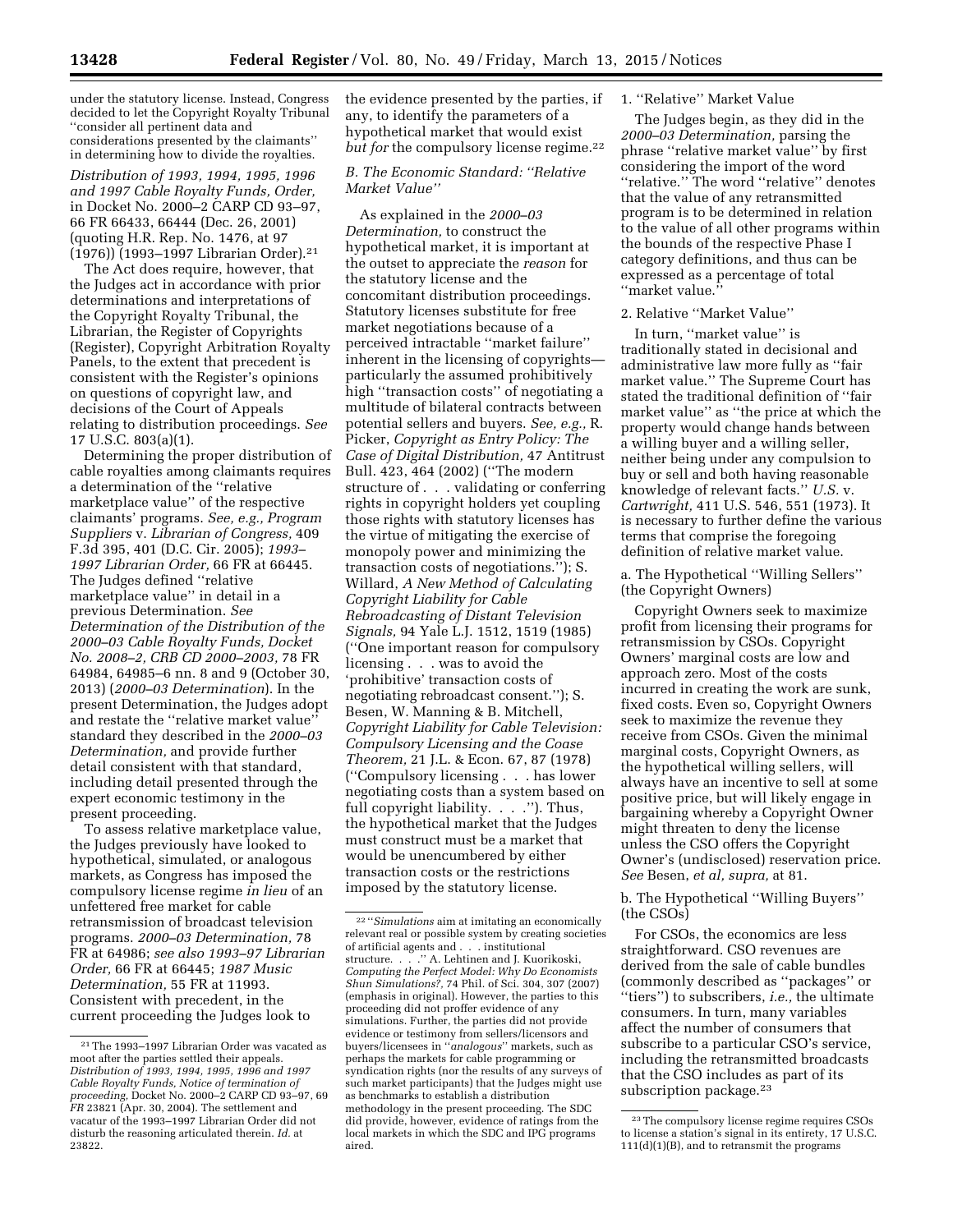To CSOs, the programs offered by the Copyright Owners are inputs—factors of production—utilized to create the products that the CSOs sell to their customers, *viz.,* the various subscription bundles of cable channels. In a hypothetical program market, CSOs would buy the rights to retransmit programs as they would purchase any factor of production, up to the level at which that ''factor price'' equals the ''Marginal Revenue Product'' (MRP) of that program. In simple terms, a CSO in a competitive factor market would only pay for a license to retransmit a program if the revenue the CSO could earn on the next (marginal) sale of the final product were at least equal to that price.24 In practical terms, why would a CSO pay \$50,000 to retransmit a program that the CSO estimates would add only \$40,000 to the CSO's subscriber revenue? *See* Besen, *et al., supra,* at 80 (''To the cable system the value of carrying the signal is equal to the revenue from the extra subscribers that the programming will attract and any higher subscriber fees it can charge less the additional costs of importing the program.'').25

## c. ''Neither Being Under Any Compulsion to Buy or Sell''

In the *actual* (*i.e.,* non-hypothetical) market, terrestrial broadcast stations create the program lineup, which is only available for purchase by CSOs as a prebundled signal. The CSOs cannot selectively license for retransmission some programs broadcast on the retransmitted station and decline to license others; rather, the signal must be purchased *in toto.* 17 U.S.C. 111(d)(1)(B) (statutory license royalty computed based on number of ''distant signal equivalents'').

Is this required bundling a form of ''compulsion'' upon CSOs? In the *actual* 

24A focus on marginal costs and benefits is not only efficient for the hypothetical buyers and sellers, but also for the consuming public: ''Optimal program diversity will result if cable operators and the public they serve pay to copyright owners the marginal value derived from viewing syndicated programming.'' Willard, *supra,* at 1518. 25 If the CSO, as a program licensee, had some

degree of monopsony power in the factor market, it could pay less than a price equal to MRP, but still would pay to license programs in a *quantity* at which MRP would equal the marginal cost to license an additional program.

market, they are *compelled* to take every program pre-bundled on the retransmitted distant station, despite the fact that the various pre-bundled programs would each add different monetary value (or zero value) in the form of new subscriber volume, subscriber retention, or higher subscription fees. Indeed, some programs on the retransmitted station may have so few viewers that CSOs—if they had the right—would decide not to purchase such low viewership programs but for the requirements of the compulsory license regime.

Further, certain programs may have more substantial viewership, but that viewership might merely duplicate viewership of another program that generates the same sub-set of subscribers. To restate the example offered in the *2000–03 Determination,*  the viewers of reruns of the situation comedy ''*Bewitched*'' may all be the same as the viewers of reruns of ''*I Dream of Jeannie,*'' a similar supernatural-themed situation comedy. However, ''*Bewitched''* may have fewer viewers than ''*I Dream of Jeannie.*''

In the *hypothetical* market in which the compulsory licensing regime did not exist, a rational profit-maximizing CSO that had already paid for a license to retransmit ''*I Dream of Jeannie*'' would not also pay for ''*Bewitched*'' in this hypothetical marketplace, because it fails to add marginal *subscriber revenue*  for the CSO. Rather, the rational CSO would seek to license and retransmit a show that marginally increased subscriber revenue (or volume, if market share was more important than profit maximization), even if that program had lower total viewership than ''*Bewitched*.''

Alternately stated, why should CSOs in the *hypothetical* market be *compelled*  to pay for a program based on its higher viewership, even though it adds less value than another show with lower viewership? Simply put, the hypothetical, rational profit-maximizing CSOs would not pay Copyright Owners based solely on levels of viewership. Rather, the hypothetical CSOs would (1) utilize viewership principally as a tool to estimate how the addition of any given program might change the CSO's subscriber revenue, (2) attempt to factor in the economics of various bundles; and (3) pay for a program license (or eschew purchasing that license) based on that analysis.

Thus, the Judges consider the hypothetical market to be free of the compulsion that arises from the prebundling that exists in the actual market.

On the other side of the coin, are the sellers, *i.e.,* the Copyright Owners, under any ''compulsion'' to sell? In the actual market, one in which the terrestrial station signal is acquired in a single specific bundle by a CSO, the answer appears to be yes, there is ''compulsion.'' Copyright Owners cannot carve out their respective programs and seek to maximize their values to CSOs independent of the prepackaged station bundles in which they exist.

Of course, in the ''hypothetical market'' that the Judges are charged with constructing, it would be inappropriate not to acknowledge the inherent bundling that would occur. That is, the bundling decision is a ''feature'' rather than a ''bug'' in even a hypothetical market for distant retransmissions in which the statutory license framework does not exist. Thus, while Copyright Owners could offer to supply their respective programs at given prices, the equilibrium market price at which supply and demand would intersect would reflect the CSOs' demand schedules, which are based in part upon the fact that the buyers, *i.e.,*  the CSOs, would pay only a price that is equal to (or less than) the MRP of that program in a bundle to be purchased by *subscribers.* 

3. The Optimal Economic Approach to Determining ''Relative Market Value''

In the present proceeding, the Judges considered the general interrelationship among bundling, subscribership, and viewership, and their impact on ''relative market value,'' in more detail than in prior proceedings. Specifically, the Judges inquired as to whether the parties' experts had considered utilizing a method of valuation known as the ''Shapley value'' methodology 26 to determine their respective allocations.

Broadly stated, ''the Shapley value gives each player his 'average marginal contribution to the players that precede him,' where averages are taken with respect to all potential orders of the players.'' U. Rothblum, *Combinatorial Representations of the Shapley Value Based on Average Relative Payoffs,* in *The Shapley Value: Essays in Honor of Lloyd S. Shapley* 121 (A. Roth ed. 1988) (hereinafter, ''Roth'') (*quoting* Shapley, *supra*). A Shapley valuation in the

<sup>(</sup>including advertisements) without alteration. 17 U.S.C. 111(c)(3). Therefore, retransmitting CSOs cannot sell advertising on retransmitted broadcast channels in the *actual* market under the compulsory license regime. However, in the *hypothetical* market, where the limiting provisions of the compulsory license regime would not apply, retransmitting CSOs arguably could sell local replacement advertising, which would render viewership an important metric of relative market value. However, this point was not presented by either of the parties in the present proceeding.

<sup>26</sup>*See* L. Shapley, *A Value for n-person Games,*  in H. Kuhn and A. Tucker, *Contributions to the Theory of Games* (1953). A definition and an example of a Shapley valuation are set forth in the text, *infra.* For the statistical formula for a Shapley value, *see* 9/8/14 Tr. at 1075–79 (Erdem); *see also SDC Proposed Findings of Fact* (PFF) ¶ 64.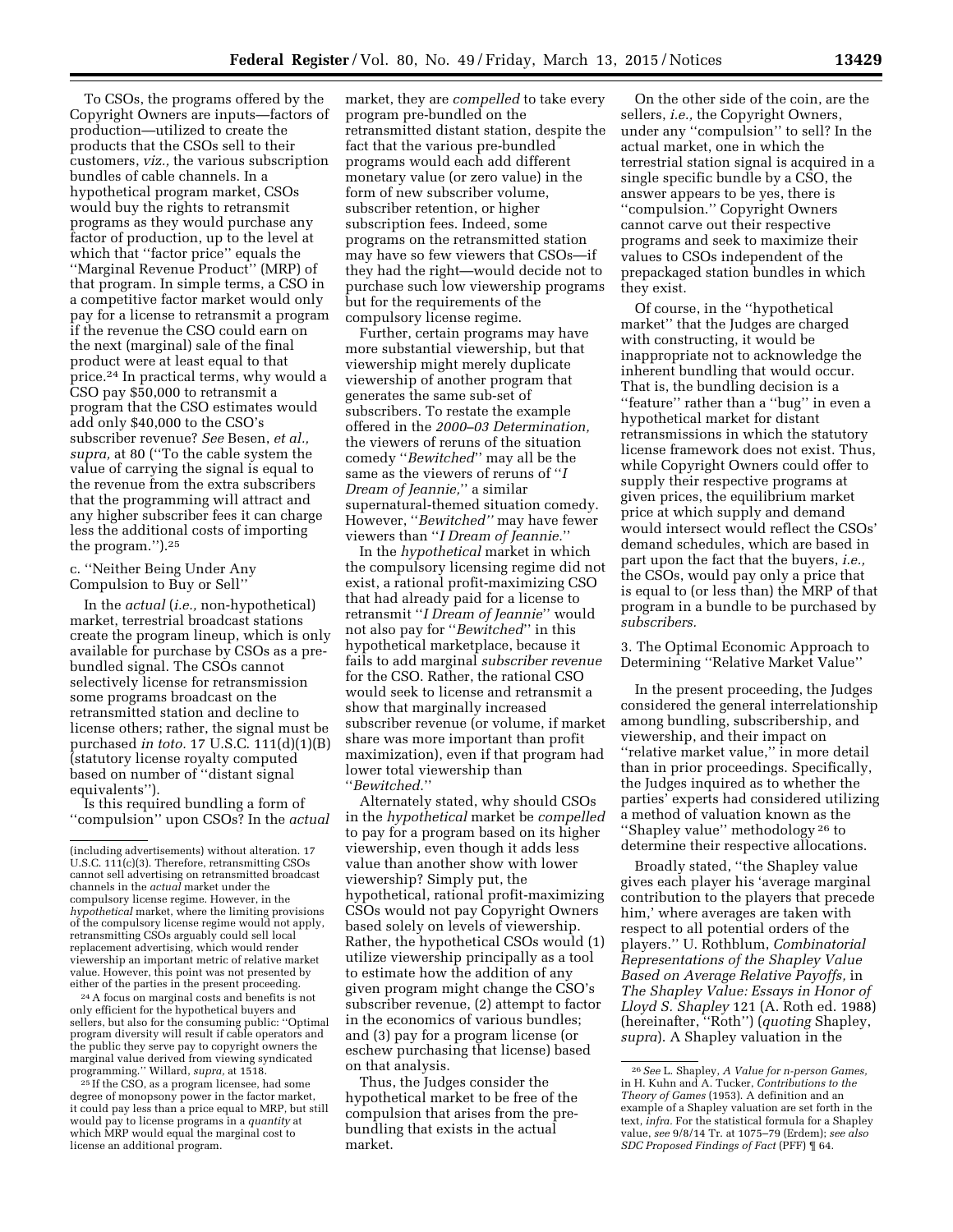present context is best understood through the following example: 27

• Assume there is only one CSO (C), and there are two program owners (P1 and P2) with programs available for retransmission.

In a hypothetical market, the Shapley model defines the values of C, P1, and P2 under all of the possible orderings of arrival of the three entities to negotiations and at each point of arrival.

For C, P1, and P2, there are the following 6 (that is 3 factorial, or 3!) possible orderings by which each arrives in the market:

- (1) C, P1, P2
- (2) C, P2, P1
- (3) P1, C, P2
- (4) P1, P2, C
- (5) P2, C, P1
- (6) P2, P1, C
	- Assume the following.

(a) An entity (C, P1, or P2)—*alone in the market—generates* \$0 in retransmission value regardless of who that player is (because a cable system without programming or a program without a CSO will not be viewed and thus has no value);

(b) regardless of the order in which the respective owners of P1and P2 arrive in the market to attempt to license their respective programs, both of their respective programs generate \$0 in retransmission value without a CSO (because programs without a CSO cannot be retransmitted and therefore provide no value);

(c) if C is present, it generates \$6 by retransmitting P1 alone and \$5 by retransmitting P2 alone;

(d) if all three players are present, then the retransmission of P1 and P2 by C generates an assumed synergistic value of \$12.

$$
\frac{\$6 + \$7 + \$0 + \$0 + \$7 + 0}{6} = \frac{20}{6} = \$3.33.
$$

By a similar calculation, the Shapley value of P2 is \$2.83. (Similarly, the Shapley value of C, the CSO, is \$5.83.) The sum of the values each provides is approximately \$12, which equals the synergistic business value generated when all three entities are present in the market.

Shapley valuations constitute ''the unique efficient solution'' because they ''valu[e] each player['s] direct marginal contribution to [a] grand coalition.'' S. Hart and A. Mas-Colell, ''*The Potential of the Shapley Value,*'' in Roth, *supra,*  at 127–28. The Shapley value analysis not only enriches the development of the relative market value standard, but it also would allow the Judges in this proceeding to carry out their statutory mandate to distribute the deposited royalties by comparing the parties' respective valuation methodologies to that optimal standard, to determine

28The construction of the hypothetical market is of *particular* importance in this proceeding. As explained *infra,* IPG mistakenly argues that the *preexisting* bundling of programs on the retransmitted stations in the *actual* market renders ratings irrelevant to a CSO that must purchase and retransmit the actual bundle *in toto.* IPG confuses the actual market with the hypothetical market the Judges are obligated to construct. The actual market is distorted by the existence of the compulsory statutory license, and the Judges are required to

which of their methodologies more closely reflects the optimal hypothetical market.

To summarize, as in the *2000–03 Determination,* the Judges will apply in this Determination a hypothetical market that contains the following participants and elements: (1) The hypothetical sellers are the owners of the copyrighted programs; (2) the hypothetical buyers are the CSOs that acquire the programs as part of their hypothetical bundles of programs; and (3) the requirement of an absence of compulsion dictates that the terrestrial stations' initial bundling of programs does not affect the marginal profitmaximizing decisions of the hypothetical buyers and sellers.28

29The SDC designated the following testimony from the 1998–99 Phase I Proceeding (Distribution of 1998 and 1999 Cable Royalty Funds, Docket No. 2001–8 CARP CD 98–99) from the following witnesses: (a) Marsha Kessler (a retired MPAA vice president, responsible for retransmission royalties): June 2, 2003 (pp. 6347–6454); June 3, 2003 (pp. 6456–6613); July 14, 2003 (pp. 9478–9491); and July 15, 2003 (pp. 9724–9753); (b) Paul Lindstrom (a Nielsen employee): June 9, 2003 (7175–7445); and (c) Paul Donato (a Nielsen employee) June 9, 2003 (pp. 7445–7520). From the 2000–2003 Phase II Proceeding (In the Matter of Distribution of 2000, 2001, 2002, and 2003 Cable Royalty Funds, Docket No. 2008–2 CRB CD 2000–2003), the SDC designated testimony from the following witnesses:

- The Shapley value of P1 in each of the six possible orderings is thus:
- \$6 in ordering (1) (because P1 increases the value from \$0 to \$6);
- \$7 in ordering (2) (because P1 increases the value from \$5 to the synergistic \$12);
- \$0 in ordering (3) (because P1 adds no value when it arrives first to the market);
- \$0 in ordering (4) (because P1 adds no value when it arrives first to the market);
- \$7 in ordering (5) (because P1 increases the value from \$5 to the synergistic \$12); and
- \$0 in ordering (6) (because P1 does not add value if there is no CSO in the market).

The Shapley value of P1 is the average value of P1 over all possible arrival sequences, or

## **V. Description and Analysis of the Parties' Proposals for Distribution**

### *A. The SDC Methodology*

1. The Details of the SDC Methodology

The SDC's calculation of relative market value (SDC Methodology) is based upon the analyses of two expert witnesses who testified on behalf of the SDC in their direct case and upon certain designated testimony from prior proceedings.29 The first live witness upon whom the SDC relied was Mr. Whitt, a systems analyst, programmer and database analyst, who had worked for a company he founded, IT Processing LLC (IT Processing). 9/3/14 Tr. at 418 (Whitt).30 Mr. Whitt had formed IT Processing to engage in ''massive data projects'' that required ''millions of unique items of data to be accurately and efficiently entered and

<sup>27</sup>This example is inspired by a similar example set forth by Professor Richard Watt, Managing Editor of the *Review of Economic Research on Copyright Issues* and a past president of *The Society for Economic Research on Copyright Issues. See* R. Watt, *Fair Copyright Remuneration: The Case of Music Radio,* 7 Rev. of Econ. Res. on Copyright Issues 21, 25–26 (2010).

determine the values of the copyrighted programs by hypothesizing an unregulated market in which such statutory compulsion does not exist.

<sup>(</sup>a) Ms. Kessler: June 3, 2013 (pp. 101–218); (b) Paul Lindstrom: June 3, 2013 (pp. 280–324); and June 4, 2013 (pp. 368–433); (c) Dr. William Brown: June 6, 2013 (pp. 1364–1420); (d) Jonda Martin: June 3, 2013 (pp. 219–236); (e) Kelvin Patterson: June 3, 2013 (pp. 237–280); and (f) Mr. Whitt: June 6, 2013 (pp. 1346–1363).

<sup>30</sup>The SDC proffered Mr. Whitt's testimony from a prior hearing in this proceeding (discussed in Part III, *supra*) conducted on April 8, 2014, in lieu of eliciting his testimony during the September hearing. IPG consented to this procedure (subject to its foundational challenge as set forth in its Motion *in Limine* discussed *supra*) and the Judges incorporated by reference Mr. Whitt's April 8, 2014, testimony as part of the present record. 9/3/14 Tr. at 413–15. IPG also cross-examined Mr. Whitt during the September 2014 hearings, and the SDC then conducted redirect examination of Mr. Whitt.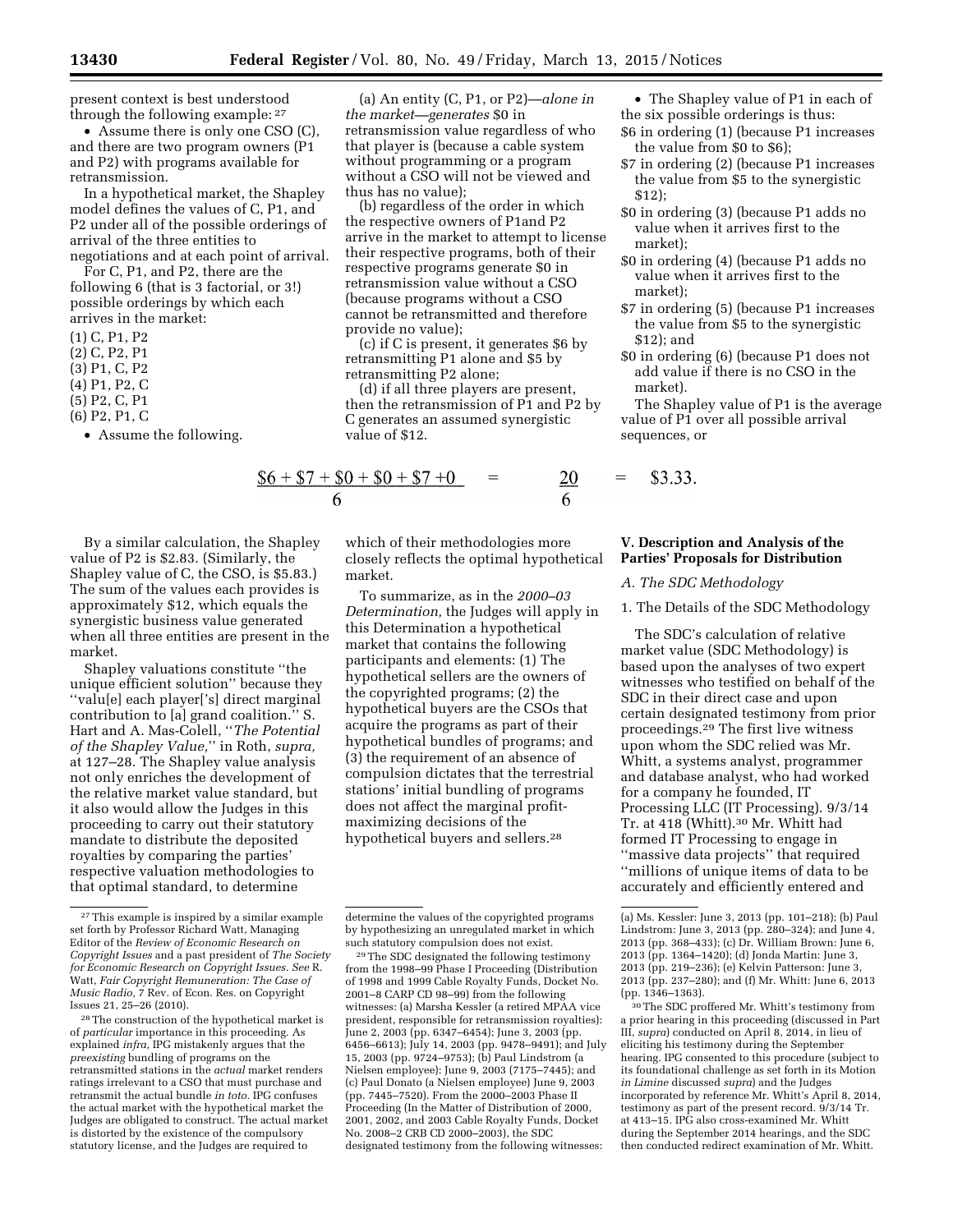analyzed.'' Whitt WDT at 2; Ex. SDC–D– 001 at 2.

Mr. Whitt's work on behalf of the SDC was derivative of earlier work he had undertaken on behalf of MPAA. More particularly, Mr. Whitt had been engaged by MPAA ''to process large data files consisting of cable and satellite copyright programming and viewing associated with claims filed with the Copyright Royalty Arbitration Panels . . . and [the] Copyright Royalty Board.'' *Id.* at 3.

According to Mr. Whitt, he was contacted by the SDC in 2006 to assist in preparing their case in this proceeding. 4/8/14 Tr. at 106 (Whitt). The SDC engaged Mr. Whitt to utilize his prior work and data from his MPAA assignment to prepare the HHVH Report for 1999, relating to the retransmission of certain Devotional programming on broadcast television stations that were distantly retransmitted to other markets. Whitt WDT at 3 and Ex. 1 thereto; Ex. SDC–D–001 at 3 and Ex. 1 thereto; 4/8/ 14 Tr. at 106 (Whitt).

Mr. Whitt's 1999 HHVH Report was based on following three data sources:

(1) Programs on a sample of television stations whose signals were distantly transmitted on cable that Mr. Whitt believed Ms. Kessler, a former employee of the MPAA, chose based on whether the signals were ''distant'' for cable copyright purposes;

(2) distant program viewing data from Nielsen, presented on a quarter-hour basis, for programs from Nielsen's six ''sweeps'' months of diary data (January, February, May, July, October and November) (Nielsen Data); 31 and

(3) program data from Tribune Media Services (''TMS'') (including station, date, time, title and program category) (TMS Data).

### *Id.* at 3.

Mr. Whitt then matched the Nielsen Data with the TMS Data in order to merge the Nielsen Data for reported quarter-hour segments with the titles of the programs and other program information in the TMS Data. *Id.* at 4; 4/8/14 Tr. at 108 (Whitt).32 In addition, Mr. Whitt identified what he described as ''character strings'' from program titles (44 in total) that he discretionally determined were devotional in nature but had not been captured in the merging of the Nielsen Data and the TMS Data. *Id.* at 4–6. Mr. Whitt also used his discretion to delete certain programs that he concluded were not in fact devotional, although their titles initially suggested that they were devotional in nature. 4/8/14 Tr. at 126– 28 (Whitt).

Mr. Whitt completed his analysis by ''aggregat[ing] by title and station summing the adjusted household viewing hours from [the] Nielsen [data]." Whitt WDT at 6; Ex. SDC-D-001 at 3. Thus, Mr. Whitt was able to identify the potentially compensable broadcasts of the programs claimed by SDC and IPG that aired on the sample stations. Whitt WDT at 3; Ex. SDC–D– 001 at 3.

The SDC also presented John Sanders as an expert ''to make a fair determination of the relative market values of particular devotional television programs claimed by the parties'' using Mr. Whitt's report. Ex. SDC–D–002 at 2. Mr. Sanders previously had ''actively participated in the appraisal of more than 3,000 communications and media businesses,'' and his work has focused on, *inter alia,* ''the television and cable industries and the appraisal of . . . subscribership-based assets . . . .'' *Id.* at 3. In the course of that work, since 1982, Mr. Sanders has frequently engaged in the valuation of television programs for both buyers and sellers, and the valuation of cable systems, in connection with market transactions (as contrasted with valuations as an expert witness). 9/3/14 Tr. at 461–62 (Sanders). Accordingly, and without objection, Mr. Sanders was qualified as an expert in the valuation of media assets, including

television programs. 9/3/14 Tr. at 463– 64.

Mr. Sanders testified that if he were representing a buyer or a seller of a license to retransmit a program into a distant market, the first step in his analysis of value would be to ''measure the audience that is being generated by the various programs in question . . . .'' 9/3/14 Tr. at 476–79 (Sanders). Mr. Sanders testified that the reason for this initial emphasis on audience viewership is as follows:

[I]n terms of a cable system, the objective is to have categories of programming that will attract subscribers. But, within those categories, to have individual program titles that viewers will actually be interested in watching. And those that show greater evidence of viewership will obviously attract more subscribers and, [as a] consequence, would have greater value.

### 9/3/14 Tr. at 478–79 (Sanders).

Accordingly, Mr. Sanders based his relative valuation estimate primarily on Mr. Whitt's 1999 HHVH Report. Sanders WDT at 4; Ex. SDC–D–002 at 4. He relied on that measure of viewing for the following reasons:

To allocate reasonably the available funds between [the] SDC and IPG in this proceeding, it is my opinion that audience measurements relying on surveys conducted by Nielsen Media Research are the best available tools to allocate shares. . . .

. . . Within the category of devotional programming, all of the programs claimed by [the] SDC and IPG appear to be directed predominantly to a Christian audience, and can therefore be thought of as homogeneous in terms of the subscriber base to which they are likely to appeal. Where programs are homogeneous, the most salient factor to distinguish them in terms of subscribership is the size of the audience. A religious program with a larger audience is more likely to attract and retain more subscribers or [sic] the [CSO], and is therefore of proportionately higher value.

Sanders WDT at 5–6; Ex. SDC–D–002 at 5–6. To ascertain the size of a program's audience, Mr. Sanders relied upon Nielsen ratings because he understood such ratings to be ''the currency of the broadcast and cable industry, and . . . generally regarded as the most reliable available measure of audience size.'' *Id.*  As Mr. Sanders elaborated in his oral testimony:

Ultimately, the valuation will be based upon the benefit that it brings to the holder of the programming. And most commonly, the measurement of that value is based upon the audience that that programming is able to generate. . . . Nielsen audience measurement data . . . is the most ubiquitous and authoritative source of audience measurement data in the broadcasting and cable fields.

9/3/14 Tr. at 465–66 (Sanders).

<sup>31</sup>Nielsen ratings estimate the number of homes tuned to a program based upon a sample of television households selected from all television households. The findings within the sample are ''projected'' to national totals. Although there was no evidence or testimony regarding how Nielsen conducted its data collection for sweeps weeks in 1999, Mr. Lindstrom described the general process in his testimony in the 2000–03 proceeding, which the SDC designated in this proceeding. In that regard, Mr. Lindstrom testified that diary data is collected in Nielsen's diary markets during November, February, May, July, and in some cases October and March, which are also known as the ''sweeps'' ratings periods (Nielsen Diary Data). (Diaries are paper booklets in which each person in the household manually records viewing information.) Nielsen mails seven-day diaries to homes randomly selected by Nielsen to keep a tally of when each television in the household was on, what it was tuned to, and who in the household was watching. Over the course of a four-week sweeps period, Nielsen mails diaries to a new panel of randomly selected homes each week. At the end of each sweeps period, all of the viewing data from the individual weeks are aggregated into Nielsen's database. Each sweeps period yielded a sample of approximately 100,000—aggregating to 400,000 households over the course of a year. *2000–03 Determination,* 78 FR at 6993; 6/3/13 Tr. at 290, 296–98, 312 (Lindstrom) (SDC Designated Testimony).

<sup>32</sup>More precisely, Mr. Whitt had performed this merger on behalf of the MPAA. Then, after being retained by the SDC, he derived his 1999 HHVH Report for Devotional programming by narrowing that prior work on behalf of the MPAA to isolate the Devotional programming. 4/8/14 Tr. at 108–10 (Whitt).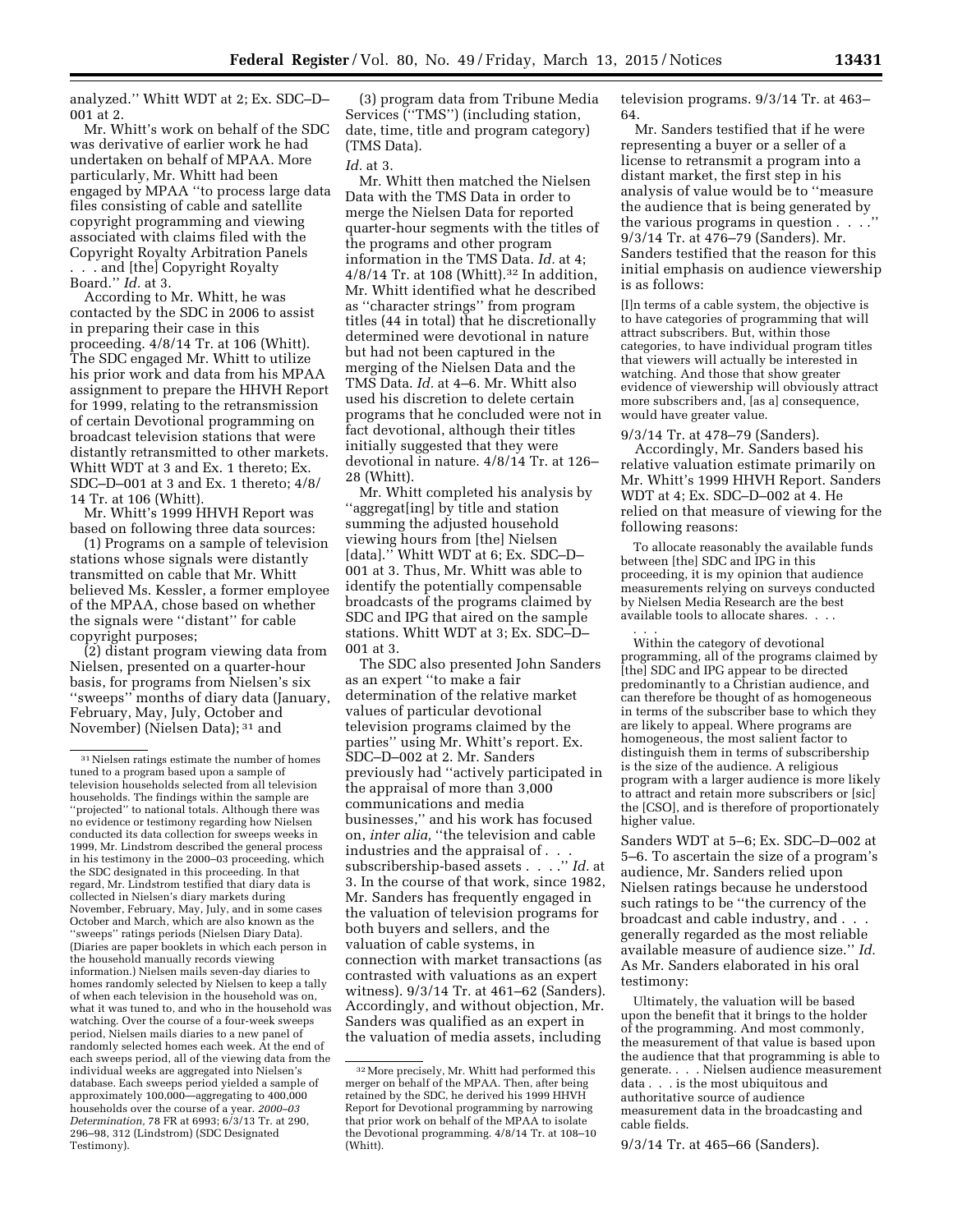Accordingly, Mr. Sanders added the household viewing hours for the distantly retransmitted compensable programming for each party. This calculation totaled 1,237,396 viewing hours for the SDC and 280,063 for IPG. Sanders WDT at 9; Ex. SDC–D–002 at 9; *see also id.* at Appendix E. In percentage terms, SDC-compensable programming accounted for 81.5% of the devotional viewing of the two parties' programs, and IPG-compensable programming accounted for 18.5%.

Based on his analysis, Mr. Sanders calculated the viewership (and distribution) shares of the SDC and IPG programming as follows. SDC: 81.5%

IPG: 18.5%

Mr. Sanders was unable to provide any confidence interval for these allocations, given that the statistical bases for the analysis were not random in nature. However, Mr. Sanders testified that he was able to confirm the overall ''reasonableness'' of his analysis by comparing the results with an analysis of local Nielsen viewing data for the same IPG and SDC programs in the February 1999 sweeps period. Mr. Sanders testified that he believed the Nielsen analysis was performed through a random sampling of viewers and constituted the ''granular'' or ''niche'' type of report that Mr. Sanders understood to be necessary in order to rely with greater certainty on the results of the analysis. 9/3/14 Tr. at 512 (Sanders).

That analysis revealed the following distribution of viewers:

## SDC: 71.3%

IPG: 28.7%

Mr. Sanders also noted that there was a ''correlation coefficient for the HHVH shares relative to the Nielsen shares [of] approximately 0.75, which ''signifies that 75% of the variance between HHVH results for different programs is connected with the variance between local ratings for those programs.'' Sanders WDT at 10; Ex. SDC–D–002 at 10. The Judges understand Mr. Sanders's testimony to mean that the ''connected'' or correlated nature of the two sets of viewership data demonstrates that each data set is a form of confirmation as to the reasonableness of the other data set.

Indeed, Mr. Sanders testified that, in his expert opinion, this 71.3%:28.7% ratio should be ''characterized as a reasonableness check'' on his analysis. 9/3/14 Tr. at 501. *See also* 9/3/14 Tr. at 510 (Sanders) (restating his ''reasonableness'' conclusion). Mr. Sanders emphasized the importance of his ''reasonableness check,'' stating that the ''body of data'' that led to a 71.3%:28.7% distribution ''is very relevant and, in my opinion, should not be ignored.'' 9/3/14 Tr. at 503 (Sanders) (emphasis added). In that regard, Mr. Sanders further noted that, had his primary analysis resulted in a 71.3%:28.7% distribution and, had his ''reasonableness'' check resulted in an 81.5%:18.5% distribution, he would have proposed the 71.3%:28.7% distribution. 9/3/14 Tr. at 509–10 (Sanders).

## 2. Evaluation of the SDC Methodology

IPG sets forth several criticisms of the SDC Methodology. First, IPG claims that the SDC Methodology incorrectly assumes that household viewing constitutes an appropriate measure of relative market value. Assuming *arguendo* viewership can be a basis for value, IPG asserts, second, that the SDC did not provide a sufficient evidentiary foundation for the Nielsen Data and, therefore, for the 1999 HHVH Report. Third, again assuming, *arguendo,* that viewership is probative of value IPG argues that the incidence of ''zero viewing'' sample points in the Nielsen Data utilized to create the 1999 HHVH Report invalidates the Nielsen Data as a reliable source of viewership information. Fourth, IPG asserts again assuming, *arguendo,* the probative nature of viewership, that the SDC could have provided better data to support the SDC Methodology. Fifth, IPG argues that the SDC's own reasonableness test demonstrates that IPG programming has a significantly higher value than the 18.5% allocation proposed by the SDC.

a. Viewership Is an Acceptable ''Second-Best'' Measure of Value, Even Though It Is Not the Optimal Metric

IPG opposes a relative market value assessment based solely on viewership because: (1) A CSO primarily benefits from attracting subscribers rather than viewers; (2) retransmitting a program with more viewers will not necessarily increase aggregate subscribership for a CSO; and (3) retransmitting a program with fewer viewers might increase a CSO's aggregate subscribership. Robinson WRT at 8.

The Judges agree that a relative market value assessment based solely on viewership is less than optimal. In reaching this conclusion, the Judges refer to their earlier discussion of the Shapley valuation approach. In the present context, the Judges believe that the optimal approach to determining relative market value would have been to compare the SDC programs with those of IPG using Shapley or Shapleyapproximate valuations. Such an approach was not possible on the record before the Judges in the current proceeding because of the nonexistence, unavailability, or, from the parties' perspective, prohibitive development cost of the necessary evidence upon which such a comparison could be made.

The SDC's expert economic witness, Dr. Erkan Erdem, agreed that, *in theory,*  a Shapley valuation would be a more precise way to measure relative value in this proceeding. 9/8/14 Tr. at 1084 (Erdem). However, as Dr. Erdem noted, there was no evidence in the record (or apparently otherwise available) by which one could calculate the Shapley values in this proceeding. Tr. 9/8/14 at 1084–85 (Erdem).33 Indeed, no expert attempted to utilize a Shapley methodology to determine relative market value of the SDC and IPG programs.

Dr. Erdem did acknowledge, however, that, as an alternative, a CSO could utilize the general principles of a Shapley valuation to rank ordinally the shows available for retransmission in a hypothetical market, and thus create heuristic Shapley values. 9/8/14 Tr. at 1100–01 (Erdem). Such a ranking by CSOs in the present case could have served as a basis for benchmarking the ''relative marketplace values.'' However, neither of the parties proffered a witness who had experience in creating a roster of television programs.

Thus, the Judges have no evidence or testimony by which to establish the relative marketplace values of the SDC and IPG programs in the optimal theoretical manner or in a manner that uses ''Shapley-approximate'' values. This evidentiary constraint places the Judges in a ''second best'' situation. In that situation, it is not necessarily optimal to attempt to satisfy other efficient conditions, because to do so would further worsen the already suboptimal situation. *See* R.G. Lipsey and K. Lancaster, *The General Theory of Second Best,* 24 Rev. Econ. Stud. 11 (1956). Colloquially stated, the theory of the second best may generally be defined as ''not letting the perfect be the enemy of the good.'' When the parties have not proffered evidence or testimony to permit Shapley-type valuations, it would not be efficient also to reject valuations based predominantly on viewing data.

<sup>33</sup>Professor Watt recognized this practical problem. *See* Watt, *supra* note 27, at 27 (''The Shapley model provides a reasonable working solution for regulators . . . . However, it does suffer from a particularly pressing problem—that of data availability.'').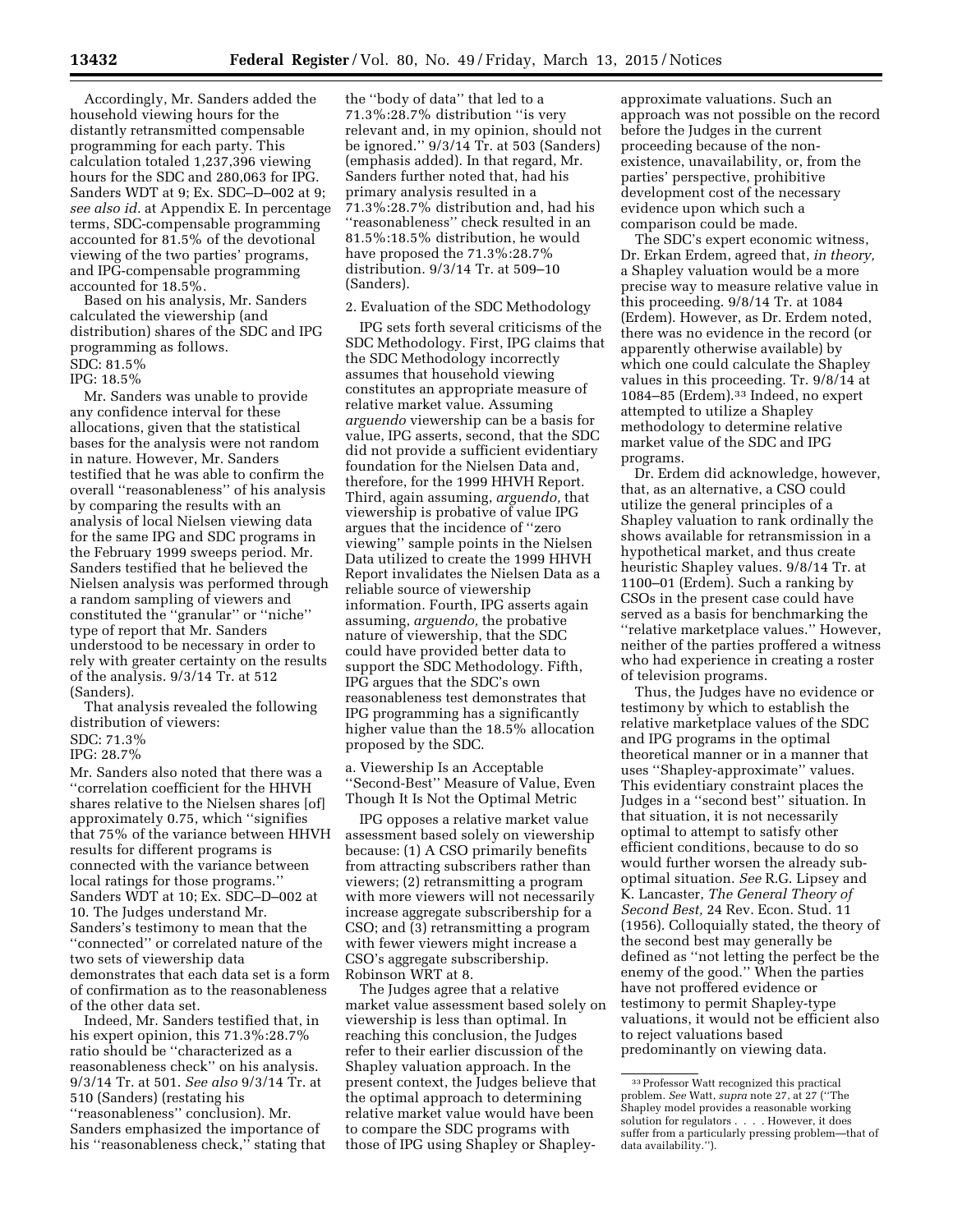To reject viewing-centric valuations would require the Judges instead either to adopt a less probative or seriously deficient methodology,34 or figuratively to throw up their hands and refuse to make any allocation or distribution.35 The Judges will not compound the problem of the absence of the most theoretically probative evidence by rejecting the SDC's viewer-centric valuations, notwithstanding the limitations in using those valuations. 36

The Judges' decision to issue a determination based on the extant evidence, rather than to reject all evidence because it is less than optimal, is consistent with D.C. Circuit precedent. Specifically, the D.C. Circuit has held that, in making distributions under Section 111 of the Copyright Act, *mathematical precision is not required. See National Ass'n of Broadcasters* v. *Librarian of Congress,* 146 F.3d 907,

35The Judges had considered whether they could decline to make any distribution determination in light of the imperfections of the parties' evidence, and asked counsel for the parties to provide guidance as to that alternative. *Cf. Final Determination, 1993–1997 Cable Proceedings (Phase II),* 66 FR 66433, 66454 (Dec. 26, 2001) (the Librarian accepted the Register's recommendation to reject a CARP Report distributing royalties because ''the record . . . is insufficient on which to base a distribution determination.''). Both counsel in the present proceeding urged the Judges not to render a determination that declined to distribute the royalties if a determination that made an allocation could be based upon adequate evidence and would not be arbitrary or capricious. 9/8/14 Tr. at 1172–75 (counsel for the SDC); 9/8/14 Tr. at 1176–79 (counsel for IPG). The Judges are confident that this Determination satisfies those standards.

36The limitations might inure to IPG's benefit. As Dr. Erdem explained, when there is an overlap in viewership between programs, a purely viewershipbased valuation, such as that proffered by the SDC, might *understate* the relative value of programs with higher viewership (*i.e.,* the SDC programs) and *overstate* the IPG distribution percentage compared to a Shapley valuation. 9/8/14 Tr. at 1082–83 (Erdem). The Judges also note that in the hypothetical market, *several* CSOs might be competing for the right to retransmit programs. Thus, to use a prior example, if a CSO has purchased a license to retransmit *I Dream of Jeannie,* rather than *Bewitched,* because the former has more viewers and its viewers overlap significantly with the latter's viewers, a *competing*  retransmitter might then find the total viewership for *Bewitched* so valuable (given that the retransmission rights to *I Dream of Jeannie* were no longer available) that *Bewitched* is that competing retransmitter's first choice even under a Shapleytype valuation. Therefore, in a competitive market, absolute viewership would be particularly probative of program value.

929, 932 (D.C. Cir. 1998); *Nat'l Cable Television Ass'n* v. *Copyright Royalty Tribunal,* 724 F.2d 176, 187 (D.C. Cir. 1983). Rather, the Judges may render a determination premised on ''the only'' evidence presented by the parties, notwithstanding that ''the character of the evidence presented'' may fall short of more precise evidence that the parties did not or could not present. *See Nat'l Cable Television,* 724 F.2d at 187.

Applying a viewership-based model of valuation in deciding distribution allocations also is consistent with Library precedent. Specifically, in an analogous context in a Phase I proceeding, the Librarian held that a measure of ''relative market value'' could be made by reliance on viewership information when a more optimal valuation tool was not available. *Distribution of 1998 and 1999 Cable Royalty Funds,* Docket No. 2001– 8 CARP CD 98–99, 69 FR 3606, 3614 (January 26, 2004) (noting that survey evidence may be superior to viewing evidence but, in the absence of that superior evidence, viewing information can properly be relied upon by the factfinder in a distribution proceeding).

IPG's own witness acknowledges the importance of viewership data generally in assessing the value of programming. In her oral testimony, Dr. Robinson conceded that viewership is an important metric in the determination of relative market value. 9/2/14 Tr. at 175; 9/4/14 Tr. at 784. (Robinson). Additionally, Dr. Robinson acknowledged that viewership is important to a CSO in order to retain subscribers, 9/4/14 Tr. at 777–78 (Robinson), confirming the common sense idea that subscribers would not continue to subscribe if they did not watch the offered programming.

The Judges are also confident that, generally, Nielsen-derived viewership data presents a useful measurement of actual viewership. They base this conclusion on, among other things, the fact that the television industry relies on Nielsen data for a wide range of business decisions. The SDC's expert industry witness, Mr. Sanders, testified that those in the television industry consider viewership data, as compiled by Nielsen, to be the best and most comprehensive measure of viewership. 9/3/14 Tr. at 480–81 (Sanders). Mr. Sanders acknowledged that the Nielsen Data are not perfect, but that their status as the best and most comprehensive measure of viewership has caused the television industry to utilize Nielsen data as a ''convention'' for ''economic decision makers.'' *Id.* IPG did not present any evidence to rebut either of these points.

If the Judges were to discount the Nielsen Data in this proceeding simply on the basis that Nielsen data are imperfect, the Judges would in essence be substituting their own opinion of the Nielsen yardstick for the collective opinion of the ''economic decision makers'' in the market. The Judges will not engage in such substitution; it is their job to develop a hypothetical market by eliminating the impact of the compulsory licensing regime—but otherwise to hew as closely as is reasonably appropriate to the conduct, performance, customs and standards of the actual market.

Despite the Judges' conclusion that viewership is a *type* of metric that the Judges may consider, the Judges must consider whether the *particular*  viewership analysis undertaken by the SDC contains imperfections, as noted by IPG, or otherwise. *See, e.g., 1987 Devotional Determination,* 55 FR at 5650; *1986 Determination,* 54 FR at 16153–54 (noting that viewing measurements might not be perfect and must be appropriately adjusted if claimants are able to prove that their programs have not been measured properly or may be significantly undermeasured). Accordingly, the Judges must analyze the SDC's particular viewership evidence and address the issues raised by IPG in that regard.

b. The Evidentiary Foundation for the SDC Methodology

(1) ''Replication'' and ''Testing'' of the SDC's HHVH Report

The SDC's viewership evidence consisted largely of the HHVH Report presented by SDC's witness, Mr. Whitt. IPG asserts that the SDC did not provide sufficient underlying data to allow IPG's expert, Dr. Robinson, to test the accuracy of the SDC's HHVH Report for 1999. 9/4/14 Tr. at 755–56, 765–68 (Robinson). However, the Judges disagree with IPG's assertion, based upon Dr. Robinson's own testimony. Specifically, Dr. Robinson testified that she indeed ''merged the underlying data and ran the search terms for devotional programming [and] reached substantially the same results [as the SDC] in all material respects.'' *Id.* at 850–61 (Robinson). In her prior testimony on IPG's Motion to Strike, Dr. Robinson had presaged her subsequent successful replication of the HHVH Report by admitting that she was able to merge the Nielsen Data and the TMS Data, run Mr. Whitt's search terms and test the accuracy of his results. 4/8/14 Tr. 68–69 (Robinson); *Order Denying Motion to Strike* at 6. Based on Dr.

 $^{\rm 34}$  The only other methodology presented in this proceeding is the IPG Methodology. For the reasons set forth *infra,* the Judges have concluded that the IPG Methodology is seriously deficient and far less probative than the SDC Methodology. Thus, even if the Judges had not analyzed and considered a Shapley-type valuation, they would have analysis or consideration by the Judges, they would have given far more weight to the viewer-centric SDC Methodology than the seriously deficient IPG Methodology.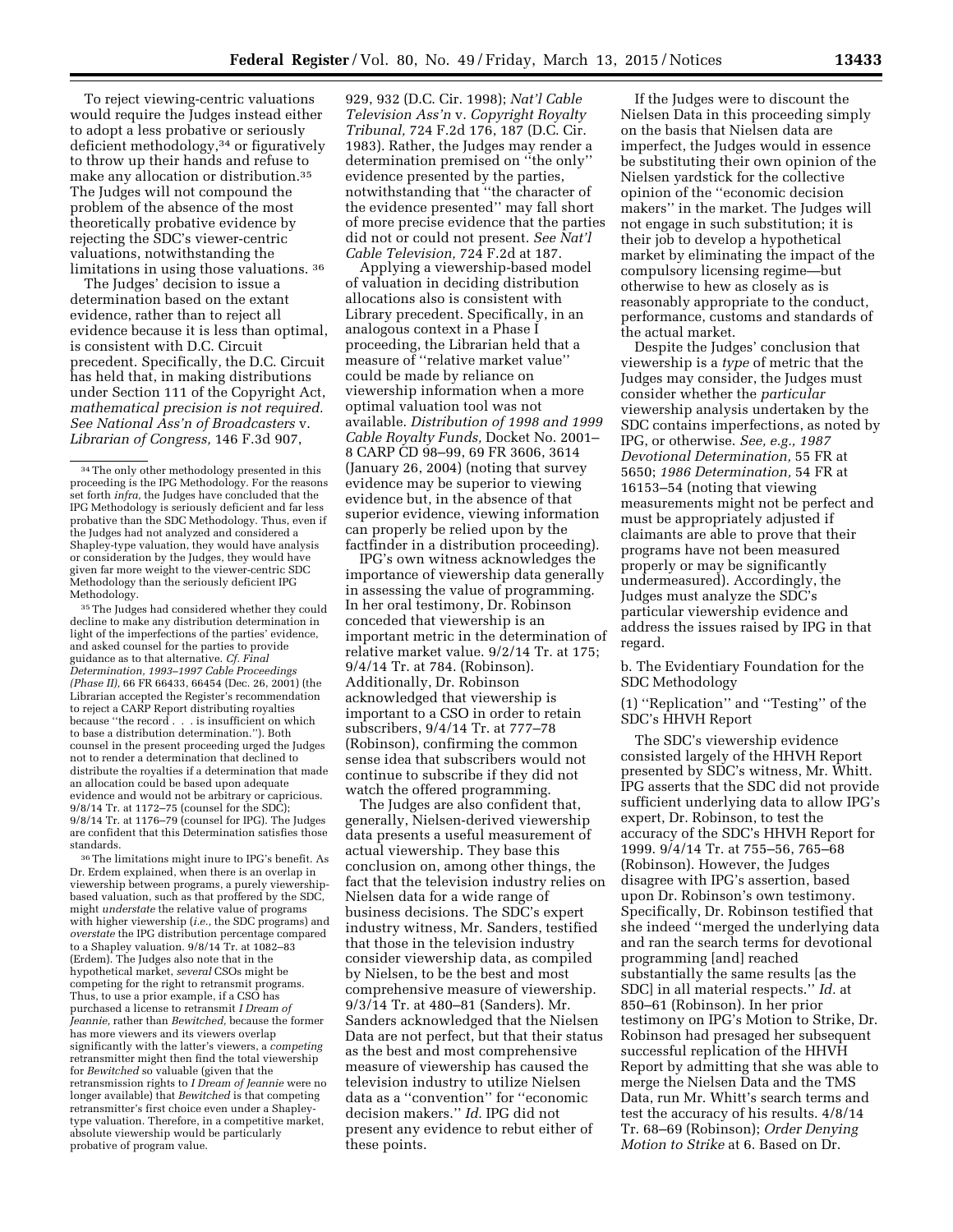Robinson's testimony, the Judges conclude that the HHVH Report was replicable and that the results were capable of being tested. As a result, the Judges conclude that the report should carry at least some weight in assessing the relative market value of the SDC and IPG programs.

(2) Issues Regarding the Kessler Sample

IPG also criticizes the HHVH Report because the SDC (1) did not produce a witness with ''firsthand knowledge of the method or basis for the station sample selection'' used to create the Kessler sampling of stations, (2) presented no evidence directly establishing that Ms. Kessler selected the stations appearing in the Nielsen Data, and (3) presented ''[n]o information or data regarding the station sampling process.'' *See* IPG PFF at 26– 29.

There is some validity to IPG's criticisms. The SDC did not call Ms. Kessler as a witness to explain how she selected her 1999 sample of stations. Further, Mr. Whitt acknowledged that he had not participated in the selection of the Kessler Sample of stations, so he had no knowledge of the method by which those stations were selected. 4/8/ 14 Tr. at 112 (Whitt). The extent of Mr. Whitt's knowledge in this regard was limited to his recollection that ''the MPAA conducted a detailed study of what stations to select[,] . . . and then I was given a list of those stations[,] and then that's what I used to combine the two files. . . . So, all the Nielsen stations should have represented the complete list of the Kessler stations.'' 4/8/14 Tr. at 113 (Whitt); 9/3/14 Tr. at 444 (Whitt).37

Further, the SDC's expert witness, Mr. Sanders, admitted that the Kessler Sample and, derivatively, the HHVH Report and his own report are subject to valid criticism because the Kessler Sample—upon which both reports rely—was created by a non-random selection of stations. 9/3/14 Tr. at 496 (Sanders).38

IPG properly takes the SDC to task for relying on only a small portion (72 of 800, or 9%) of distantly retransmitted

stations.39 *See* 9/4/14 Tr. at 626 (Sanders) (confirming that Mr. Whitt's analysis covered 72 stations.) 40 As IPG noted, in 1986 the CRT found that a study of 18.8% of 622 total stations to be not sufficiently large to be ''*perfectly projected* to other stations. . . .'' IPG PFF at 50 (emphasis added) (citing *1983 Cable Royalty Distribution Proceeding,*  Docket No. CRT 84–1 83CD, 51 FR 12792, 12794 (April 15, 1986)).41

The Judges acknowledge that the Kessler Sample was non-random.42 That being said, the manner in which the sample was chosen will influence the weight the Judges place on the station sample, and by extension, on the HHVH Report. For example, the presence of a clear bias either in favor of or against a particular participant in the current proceeding would render the report all but useless. Therefore, for the Judges to give any weight to the SDC Methodology, the Judges must analyze the origination of and the purposes for creating the Kessler Sample.

The SDC argues that the Judges can and should rely on the Kessler Sample notwithstanding the aforementioned

40 IPG also asserts that there is an inconsistency between the number of stations (123) in the Kessler Sample and the number of stations (72) in the sample analyzed by Mr. Whitt. *See IPG Proposed Findings of Fact* at 28. That claimed inconsistency is a red herring, however, because the sample that IPG claims may be the ''Kessler Sample'' was a Phase I sample she had selected—one that the SDC acknowledged was *not* the sample from which Mr. Whitt identified stations with Devotional programming in this Phase II proceeding. *See, e.g.,*  4/8/14 Tr. at 113–15, 229.

41 Dr. Robinson also pointed out that the Kessler Sample's apparent exclusion of Canadian stations suggests that the sample was unrepresentative. By comparison, Dr. Robinson's own station selection contains only a single Canadian station on which programs claimed in this proceeding were broadcast; that station broadcasted both an IPG program and an SDC program. 9/8/14 Tr. 1092 (Erdem). The Judges find no persuasive evidence in the record that the exclusion of Canadian stations from the HHVH Report materially affects the results as to either side in this case. Therefore, the Judges conclude that the probative value of the HHVH Report is not diminished by the absence of Canadian stations. *Accord Distribution of the 2000– 03 Cable Royalty Funds,* 78 FR at 64998 (''The Judges conclude that, while the exclusion of the Canadian stations was an error, it did not have a significant effect on the relative shares computed by MPAA'').

42 Given this analysis, it is perhaps inaccurate to continue referring to the SDC's sample of stations as the ''Kessler Sample.'' However, because the parties have identified the sample in this manner, for ease of reference the Judges have continued with that short-hand identifier in this Determination.

defects. Mr. Sanders opined that the non-random nature of the Kessler sample, and its uncertain genesis, do not pose a problem because:

• The Kessler Sample ''employs viewing results from the most distantly retransmitted broadcast stations as reported by Form 3 cable systems.'' 43

• Although the Kessler Sample is non-random, it is ''close to a census,'' because ''the most important and relevant *titles* [of] the principal programs of all SDC- and IPGrepresented claimants appear in the survey." (Emphasis added).<sup>44</sup>

• The Kessler Sample comprises many of the regions identified by Nielsen as ''Designated Market Areas (DMAs),'' 45 and the first 10 stations in the Kessler Sample covered approximately 30–40% of the population of the country, thereby covering some of the largest stations.

• There is no evidence ''to suggest that the sample was chosen to benefit or prejudice either party in this proceeding [and] . . . it is neutral on that score.'' Sanders WDT at 2; Ex. SDC–D–002 at 7; 9/4/14 Tr. at 627 (Sanders). Mr. Whitt likewise defended the use of the Kessler Sample, observing that ''it appeared that the stations were national, geographically scattered around the country[, a]nd they included several large stations, but also a few small stations.'' 9/3/14 Tr. at 420 (Whitt).

Under cross-examination, however, Mr. Sanders did acknowledge that many large metropolitan areas were not represented in the Kessler Sample of stations. He noted the ''possibility'' that there was no measurable viewing of the SDC and IPG programs in those areas or that the programs were not retransmitted in those areas. 9/4/14 Tr. at 631–33 (Sanders). Of course, those speculative ''possibilities'' are precisely the sort of concerns that a truly random sample would address objectively. The non-random nature of the Kessler Sample leaves unanswered the question

44When questioned by the Judges, Mr. Sanders acknowledged that he would have no basis for also asserting that the ''Kessler Sample'' approximates a ''census'' of all retransmitted stations or of all broadcasts of IPG and SDC programs. 9/4/14 Tr. at 637–39 (Sanders). Moreover, IPG takes the SDC to task for relying on a sample of only 123 stations (about 17.5%) of the approximately 700 stations distantly retransmitted by Form 3 cable systems.

45The term ''DMA'' is used by Nielsen to identify an exclusive geographic area of counties in which the home market television stations hold a dominance of total hours viewed. *See [www.nielsenmedia.com/glossary/terms/D/](http://www.nielsenmedia.com/glossary/terms/D/)* (last visited December 3, 2014).

<sup>37</sup>Although the SDC provided an example of such a Kessler Sample to IPG in discovery (from the Phase I 1999 proceeding), the SDC did not represent that this earlier sample constituted the sample used to select the stations identified in the Nielsen Data. *See* 4/8/14 Tr. at 229 (SDC counsel ''stipulat[ing]'' that ''Ms. Kessler's list from Phase I is not the list of stations that was ordered from Nielsen'').

<sup>38</sup> In the 2000–03 proceeding, Ms. Kessler testified that her sampling was not (and was not intended to be) a random sample. *See* 6/3/13 Tr. at 122–25 (Kessler).

<sup>39</sup>All things being equal, the larger the sample size, the more likely it is that the sample will be representative of the population the sample purports to measure. Although sampling 100% of the population is ideal, it is typically not cost effective or practicable to sample an entire population. The smaller the sample size, however, the greater the margin of error. *See* H. Zeisel, *. . . And Then There Were None: The Diminution of the Federal Jury,* 38 U. Chi. L. Rev. 710, 718 (1971).

<sup>43</sup> ''Form 3 cable systems'' are cable systems whose semiannual gross receipts for secondary transmissions total \$527,600 or more, and are thus required to file statements of account on Copyright Office form SA3. *See* 37 CFR 201.17(d)(2)(ii).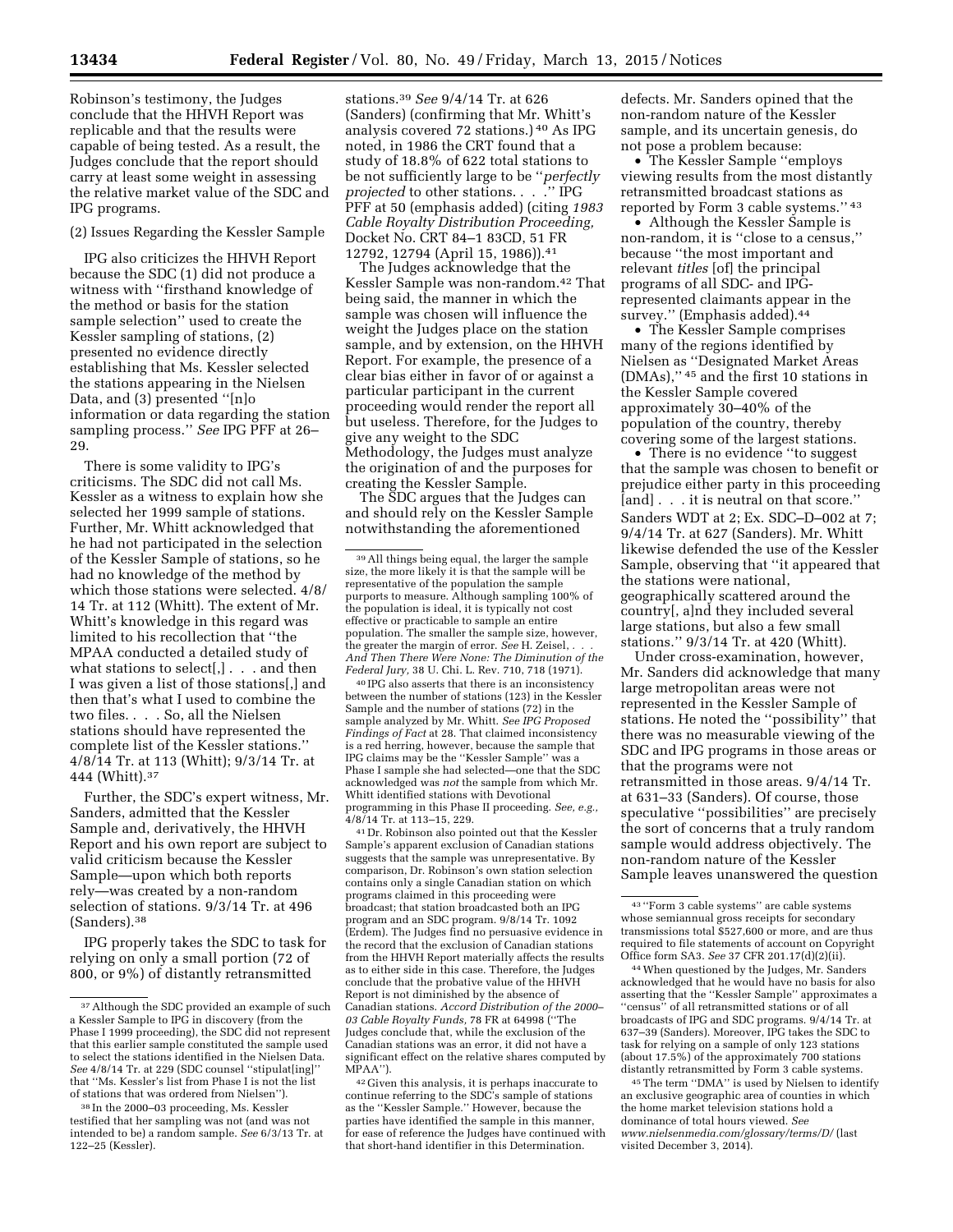of why those metropolitan areas were not represented.

Mr. Sanders concluded that, on balance, he could nonetheless give some weight to this non-random selection of stations. 9/3/14 Tr. at 498–500. It is noteworthy that IPG's expert, Dr. Robinson, likewise acknowledged that even a non-random sample can be representative and therefore probative of facts concerning an entire population. 9/ 3/14 Tr. at 234–35 (Robinson). In fact, Dr. Robinson testified that the results of her own non-random sample were representative of the population she was measuring (subscriber fees paid to CSOs) because, ''as a practical matter . . . in terms of understanding the population that we care about, if we have the majority of the data, then at least we know the truth for the majority of the data. . . .'' 9/2/14 Tr. at 156 (Robinson).

Non-random (a.k.a. ''nonprobability'') sampling, although inferior to random sampling, can be of some limited use. As explained in a treatise on the subject:

[N]onprobability samples cannot depend upon the rationale of probability theory. At least with a probabilistic sample, you know the odds or probability that you have represented the population well. You can estimate the confidence intervals for the statistic. With nonprobability samples, you may or may not represent the population well . . . . In general, researchers prefer probabilistic or random sampling methods over nonprobabilistic ones, and consider them to be more accurate and rigorous. However, in some circumstances in applied social research *there may be circumstances where it is not feasible, practical or theoretically sensible to do random sampling.* 

W. Trochim and J. Donnelly, *Research Methods, The Concise Knowledge Base*  at 41 (2005) (emphasis added).

In the present case, ''feasibility'' was certainly a constraint because, as Mr. Sanders explained, it was costprohibitive for the SDC to invest additional money into the development of evidence. The costliness of undertaking random sampling can render an analysis unfeasible. As one survey organization has noted, ''costs are important and must be considered in a practical sense'' and therefore a ''broader framework'' is needed to assess the results of nonrandom sampling in terms of ''fitness for purpose.'' *Rep. of the Am. Ass'n of Pub. Opinion Res. Task Force on NonProbability Sampling* at 96 (2013).

To summarize, had the HHVH Report been based on a random sample of stations, it would have been more probative. Nevertheless, the Kessler Sample was not prepared in anticipation of the current proceeding

and contained no discernible bias either in favor of or against the programs that are at issue in this proceeding. Cost is a reasonable factor for the parties to consider in preparing evidence for a proceeding and, given the relatively modest amount of royalties involved in the current proceeding, it likely would not have been cost effective for the SDC to conduct an entirely new study based on a random sample of stations, even assuming that one could have been prepared so long after the royalty year at issue. Therefore, the Judges find that the Kessler Sample is sufficiently robust to allow the Judges to afford some weight to the SDC Methodology while remaining mindful of its deficiencies.

(3) Imperfections in the Nielsen Data

Mr. Sanders acknowledged that *the particular Nielsen Data* utilized to prepare the 1999 HHVH Report was not as granular as he would have preferred. Specifically, Mr. Sanders explained that the 1999 HHVH Report was imperfect because it was based upon a ''very, very thin slice'' of the broader broadcasting or programming field. 9/3/14 Tr. at 519. When such an extremely narrow ''slice'' of the market is the subject of the analysis, according to Mr. Sanders, it is preferable to obtain a ''niche'' Nielsen report that focuses on the narrow market that is the subject of the study. 9/3/14 Tr. at 514–15 (Sanders). In this particular case, Mr. Sanders acknowledged therefore that, because ''it is distant signal viewing that is the actual focus of the project, [this] would be an example where *a customized report would be done.*'' 9/3/14 Tr. at 485 (Sanders) (emphasis added).

Furthermore, the SDC did not disclose the margins of error or the levels of confidence associated with the data underlying the HHVH Report. Without this information, the Judges cannot assess the reliability of any statistical sample. The Judges infer that, had the SDC possessed such information, or if such information underscored the reliability of the Nielsen data, the SDC would have produced it. Further, in the 2000–03 proceeding, Paul Lindstrom, one of the two Nielsen witnesses whose prior testimony the SDC designated for consideration in this proceeding, acknowledged that the size of the samples used by Nielsen to measure distant retransmissions are relatively small, and therefore do not measure viewership as accurately as a larger sample. Accordingly, Mr. Lindstrom acknowledged that ''[t]he relative error on any given quarter-hour for any given station . . . would be very high,'' 6/3/ 13 Tr. at 303 (Lindstrom). Despite these shortcomings, the SDC relied upon Mr.

Whitt's HHVH Report, in lieu of investing in a ''niche'' Nielsen report, 9/  $3/14$  Tr. at 514 (Sanders), $46$  and without providing information regarding the levels of confidence and margins of error associated with the HHVH Report upon which it has relied.

In an attempt to minimize the impact of the thinness of this slice of data, Mr. Sanders shifted the focus, distinguishing ''fully informed'' market participants from ''all-knowing'' participants. In his opinion, willing sellers and willing buyers in the marketplace for television program copyright licenses would consider themselves ''fully informed'' if they had access merely to the information upon which he relied, even if they lacked the more granular data of a special ''niche'' Nielsen report of distant viewing of the devotional programming at issue. 9/3/14 Tr. 474–75 (Sanders). As Mr. Sanders added, ''fully informed'' in the context of the licensing of television programs

simply means having adequate knowledge of the relevant facts and circumstances to the issue or the proposed transaction at hand.  $\ldots$   $\bar{1}$  don't think in any engagement I've ever been involved in . . . we have had all the information we would like to have. Typically, a valuation exercise is endeavoring to reach a conclusion based upon the information that is available.

### 9/3/14 Tr. 474–75 (Sanders).

Additionally, in economic terms, Mr. Sanders's testimony is consistent with the concept of ''bounded rationality.'' Willing buyers and willing sellers in any market 47 are unlikely to have complete information regarding all of the variables that could contribute to the setting of a market price. It would be humanly impossible to calculate all the relevant economic variables, and it would be economically inefficient to expend the time sufficient to make such calculations even if they were possible. Thus, economists recognize that willing buyers and willing sellers are *bounded*  by the "external constraint[ ]. . . [of] the cost of searching for information in

47The Judges note that the economic experts for willing buyers and willing sellers likewise are subject to inevitable constraints.

<sup>46</sup>Mr. Sanders had informed the SDC that any attempt to obtain superior data would have been cost-prohibitive, *i.e.,* subjecting the SDC to ''hundreds of thousands of dollars of additional costs,'' for an amount at stake of ''somewhere north of a million dollars,'' and that the SDC agreed not to invest additional sums to acquire more data. 9/ 3/14 Tr. at 469–72 (Sanders). He also speculated that it might have been impossible to acquire better data, but the anticipated expense apparently foreclosed any attempts to learn if superior data could be acquired or developed. *Id.* In any event, Mr. Sanders conceded on cross-examination that he never attempted to contact anyone at MPAA (or apparently anyone else) to determine if better data could be acquired. 9/3/14 Tr. at 591–92 (Sanders).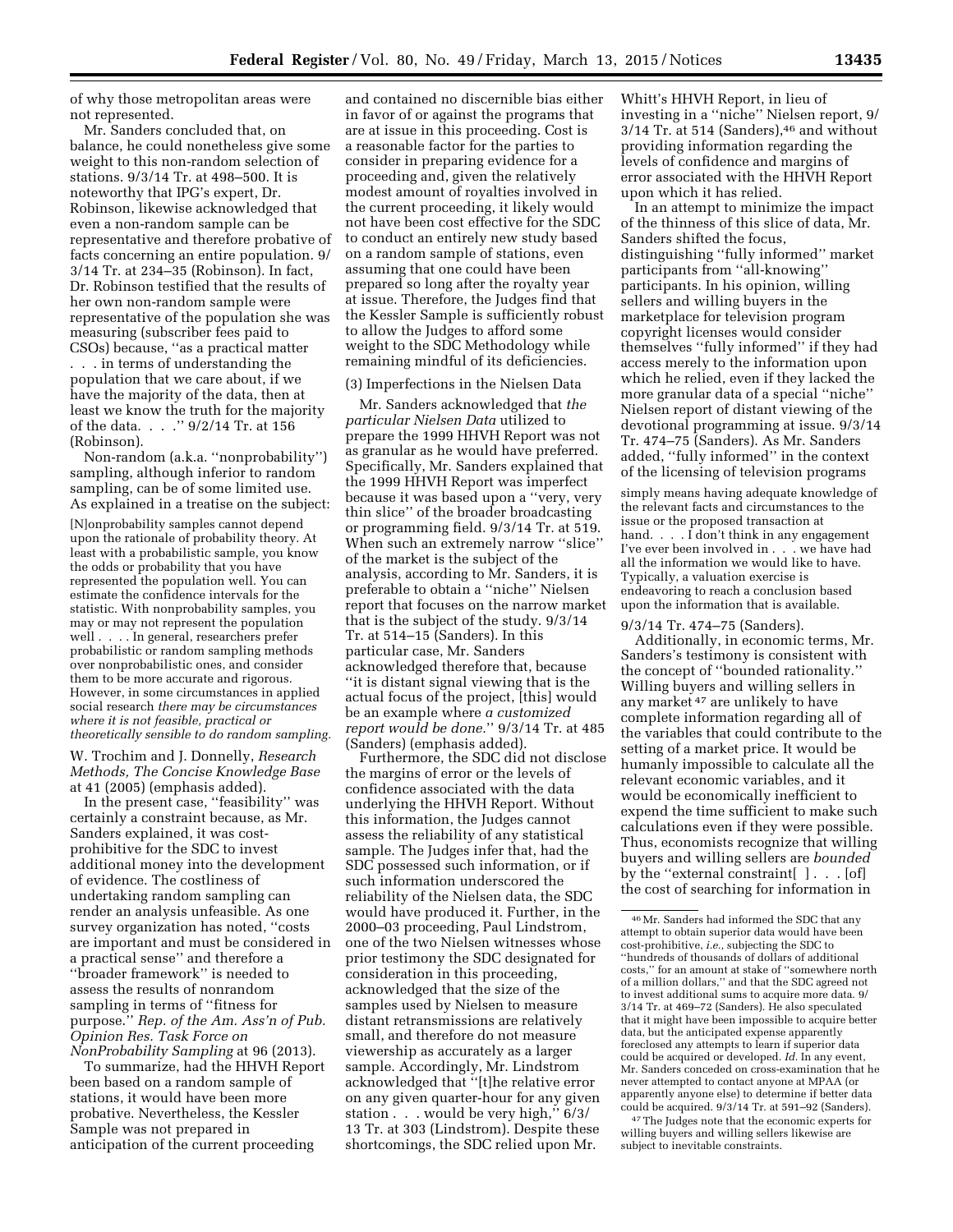the world . . . [and they] attempt to make optimal choices given the demands of the world leading to the notion of optimization under constraints.'' G. Gigerenzer, *Is the Mind Irrational or Ecologically Rational?* in F. Parisi & V. Smith, *The Law and Economics of Irrational Behavior* at 38 (2005). Thus, ''[t]he focus on the constraints in the world has allowed economists to equate bounded rationality with optimization under constraints.'' *Id.* at 40.

Finally, IPG leveled a broad criticism of the SDC Methodology, asserting that it is ''the product of several degrees of projection.'' Robinson AWDT at 7 n.10. That is, the SDC derived its royalty distribution by analyzing the viewership of a few sampled individual airings projected over the population of a Nielsen Designated Market Area during ''sweeps'' weeks, and then projected over the entire year, for only a relatively small (nonrandom) set of stations projected to represent all retransmitted stations. *Id.* The Judges recognize the validity of this criticism. However, the nature of viewership-type estimates is to engage in such sampling and extrapolation. Thus, the SDC Methodology may be compromised, but it is not subject to outright disqualification.

(4) The Incidence of Zero Viewing

IPG criticizes the SDC Methodology because it is based on what IPG characterizes as a ''disproportionately large number of '0' entries'' [*i.e.,* zero viewing sampling points] in the Nielsen data for distant viewing.'' IPG PFF at 38. More particularly, IPG notes that the Nielsen Data include a recorded ''0'' for 72% of all quarter-hours of broadcasts measured by the 1999 Nielsen Data, and recorded a ''0'' for 91.2% of all quarterhours of devotional broadcasts. *Id.* 

Zero viewing sampling points represent the quarter-hour sampling points at which no sample households recorded that they were viewing that station. *See 2000–03 Determination,* 78 FR at 64995. IPG criticized the incidence of zero viewing sampling points in the 2000–03 proceeding, and the Judges addressed the issue in their Determination in that proceeding.

[T]he Judges agree with Mr. Lindstrom that these ''zero viewing'' sampling points can be considered important elements of information, rather than defects in the process. As Mr. Lindstrom testified, when doing sampling of counts within a population, it is not unusual for a large number of zeros to be recorded, 6/4/13 Tr. at 391–93, 410 (Lindstrom), and those ''zero viewing'' sample points must be aggregated with the non-zero viewing points. 6/3/13 Tr. at 323 (Lindstrom).

. . . . [A]s Mr. Lindstrom testified, distantly retransmitted stations typically have very small levels of viewership in a television market fragmented (even in the 2000–2003 period) among a plethora of available stations.  $6/4/13$  Tr. at 393 (Lindstrom). Thus, it would be expected, not anomalous, for Nielsen to record some zero viewing for any given quarter-hour period within the diary sampling (sweeps) period.

# *Id.*48

In the present proceeding, Mr. Sanders offered the following practical reasons why zero viewing would be recorded for these retransmitted programs: (1) There is much less viewing of out-of-market signals, (2) the lion's share of viewing in any market is going to be viewing of the local stations, (3) stations within a market tend to have a long legacy and a history in the market, (4) stations within a market have preferred dial positions, and (5) local television stations devote incredible resources to promoting themselves. 9/4/14 Tr. at 681–83 (Sanders). This testimony was not rebutted by any IPG witness.

Despite these seemingly reasonable and credible explanations of ''zero viewing'' sampling points, the probative force of these ''zero viewing'' data points, as a general matter, is not without doubt. As the Judges also noted in the *2000–03 Determination* regarding Nielsen sampling:

The sample size is not sufficient to estimate low levels of viewership as accurately as a larger sample. Mr. Lindstrom acknowledged that ''[t]he relative error on any given quarter-hour for any given station . would be very high,"  $6/3/13$  Tr. at 303 (Lindstrom).

Furthermore, Mr. Lindstrom acknowledged that he had not produced the margins of error or the levels of confidence associated with the Nielsen viewership data, despite the fact that such information could be produced. 6/ 3/13 Tr. at 391–93, 410 (Lindstrom). Without this information, the reliability of any statistical sample cannot be assessed. (The Judges infer that, had such information underscored the reliability of the Nielsen data, it would have been produced by MPAA.)

78 FR at 64995. The Judges note that the evidence in the present proceeding does not resolve these issues regarding sample size, margins of error and levels of confidence.

Nonetheless, the Judges concluded in the *2000–03 Determination* that ''viewership as measured after the airing of the retransmitted programs is a reasonable, though imperfect proxy for the viewership-based value of those

programs.'' *Id.* at 64995. IPG has not provided record evidence or testimony in this proceeding that would persuade the Judges to depart from the conclusion reached in the *2000–03 Determination.*  In light of the reasonable and credible explanations offered by the SDC for the ''zero viewing'' sampling points, and the absence of any persuasive evidence or testimony to the contrary, the Judges again find and conclude that the incidence of such zero viewing points does not invalidate a viewership-based valuation study such as utilized in the SDC Methodology.

IPG did introduce in this proceeding evidence that it did not introduce in the 2000–03 proceeding regarding the incidence of ''zero viewing'' sample points *for individual programs* (rather than for the aggregate of quarter-hours). *Compare 2000–03 Determination,* 78 FR at 64995 (finding that IPG had failed to introduce evidence that the Nielsen data revealed *particular programs* with ''zero viewing'') *with* Ex. IPG–R–011 (analyzing zero viewing by title). As the Judges noted in the *2000–03 Determination,* the distinction between ''zero viewing'' overall and ''zero viewing'' for individual programs or titles is important because ''under the hypothetical market construct, royalties would accrue on a program-by-program basis to individual copyright owners, not to the distantly retransmitted stations.'' *2000–03 Determination,* 78 FR at 64995. However, an analysis of the evidence upon which IPG relied does not support its assertion that ''zero viewing'' for individual programs was particularly pervasive among the SDC or IPG programs, or that the incidences of ''zero-viewing'' that did occur were disproportionately harmful to IPG.

First, the incidence of ''zero viewing'' for individual, retransmitted SDC and IPG programs was no more than 15.8%, according to IPG's own economics expert witness, Dr. Robinson. *See* Ex. IPG–R–011. This 15.8% figure represented only three of the 19 programs believed at issue in this proceeding or, alternatively stated, 16 of the 19 programs (84.2%) did not have ''zero viewing'' throughout the sample.49

Second, of the three programs with "zero viewing" throughout the sample, two were SDC programs (''700 Club Super Sunday'' and ''James Kennedy''), whereas only one of the three programs

<sup>48</sup>The SDC designated Mr. Lindstrom's testimony in the 2000–03 cable distribution proceeding for consideration in this present proceeding.

<sup>49</sup>Before submitting her final recommendation, Dr. Robinson amended her program count to conform to the Judges' rulings and to capture data that she (apparently inadvertently) omitted in her first analysis. *See* notes 6, 7, *supra,* and accompanying text; note 57, *infra,* and accompanying text.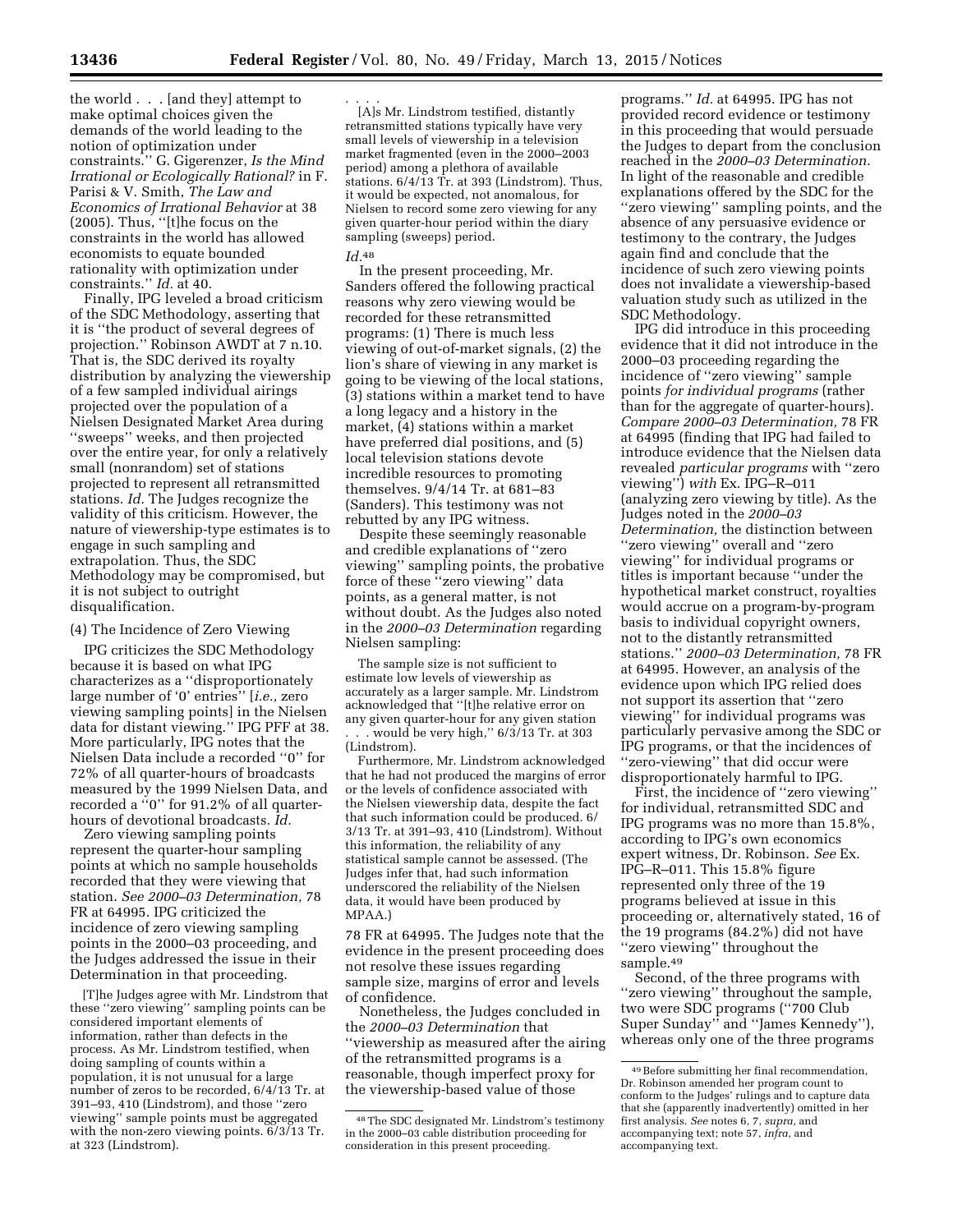(''Creflo A. Dollar Jr. Weekly'') was an IPG program. *See* Ex. IPG–R–013. Further, the IPG program was retransmitted only three times and represented less than one-tenth of one percent (.097%) of both the total quarter-hours and the number of retransmitted broadcasts of IPG programs at issue in this proceeding. *Id.*  Similarly, the two SDC retransmitted programs with ''zero viewing'' throughout the sample represented a *de minimis* percent of the SDC's total devotional programming at issue in this proceeding (for ''700 Club Super Sunday,'' four retransmitted broadcasts, representing less than .25% of the total SDC quarter-hours and programs retransmitted and, for ''James Kennedy,'' approximately 1% of total SDC quarter-hours and programs retransmitted). *Id.* Moreover, the copyrights for all three of the aboveidentified programs with supposed zero viewing throughout the sample were owned by respective claimants who also owned the copyrights for programs with virtually identical or similar names, *viz.,*  ''Creflo A. Dollar,'' ''700 Club,'' and ''James Kennedy'', none of which had zero viewing sample points for all retransmitted broadcasts of their programs. *Id.* Based on these facts, Dr. Robinson acknowledged at the hearing, that, in her view, she ''would not say that for the IPG and the SDC titles that we have *any* that we have 100 percent zero viewing.'' 9/4/14 Tr. at 827–28 (Robinson) (emphasis added).50

For all of the foregoing reasons, the Judges find and conclude that there was not persuasive or sufficient evidence of ''zero viewing'' for individual SDC and IPG programs to invalidate any reliance on the SDC Methodology.51

### 3. Viewership as an *Ex Ante* or *Ex Post*  Measure of Value

IPG asserts that viewership and ratings cannot form a measure of relative market value because the extent of viewership and the ratings measuring

51 IPG notes that the SDC could have improved its analysis to attempt to attribute value to the distant ''zero viewing'' data points, as performed by experts in prior proceedings. Although such improvements might have permitted the Judges to give more weight to the HHVH Report, the absence of such improvements did not invalidate the HHVH Report.

viewership are not available until *after*  the programs have been retransmitted. Thus, IPG argues, the hypothetical willing buyer and willing seller could not utilize this viewership data *ex ante*  to negotiate a license. Galaz AWDT at 9; Ex. IPG–D–001 at 9.

Although IPG's premise is literally correct, it does not preclude the use of such viewership data to estimate the value of the hypothetical licenses. As Mr. Sanders testified, this problem can be overcome—and indeed is overcome in the industry—by the use of a ''make good'' provision in the contracts between program copyright owners and licensees. That is, program copyright licenses in the television industry are established based upon an *ex ante*  prediction of viewership as measured by ratings. If the *ex post* ratings reveal that the program's measured viewership was less than predicted and set forth in the license agreement, the licensor must provide compensatory value to the licensee. 9/4/14 Tr. at 685–95 (Sanders).52 In this manner, such a rational measure of viewership can also be expressly incorporated into the bargain in the hypothetical market constructed by the Judges.53

The Judges also agree with Mr. Sanders that the programs within the Devotional Claimants category on the surface appear to be more homogeneous *inter se* than they are in comparison with programs in either the Sports Programming or the Program Suppliers' claimant categories. Sanders WDT at 6. This relative homogeneity suggests that a rational CSO would not be as concerned with whether different programs would attract different audience segments (compared with more heterogeneous programming) and therefore the CSO would rely to a greater extent on absolute viewership levels.

For these reasons, the record testimony supports the conclusion that viewership data is a useful metric in

determining relative market value, in the absence of optimal data that would permit a precise or an estimated Shapley value.<sup>54</sup> Accordingly, the Judges reject IPG's argument that household viewing cannot constitute a measure of value in this proceeding.

IPG notes, though, that even assuming *arguendo* the SDC's viewership analysis is probative of value, the SDC's own ''reasonableness'' check demonstrates a significant disparity between the results derived from the HHVH Report (81.5%:18.5% in favor of the SDC) and the results from the ''reasonableness'' check of local viewing for the SDC and IPG programs at issue in this proceeding (71.3%:28.7% in favor of the SDC). The Judges agree with IPG that this is an important disparity, suggesting that IPG may well be entitled to a larger distribution than indicated by the SDC's HHVH Report. Because of the importance of this point, the Judges discuss its significance in their analysis set forth in Part VI, *infra,* synthesizing and reconciling the parties' positions.

## *B. The IPG Methodology*

1. The Details of the IPG Methodology

IPG proffered its distribution methodology (the IPG Methodology) through its expert witness, Dr. Laura Robinson, whom the Judges qualified to testify as an expert in economics, data analysis, and valuation. 9/2/14 Tr. at 87 (Robinson).55 Through her application

55 IPG initially asked the Judges to qualify Dr. Robinson as a testifying expert ''regarding the value of the programming issue in this matter for IPG and for the SDC,'' or, as alternatively stated by IPG's counsel, as an expert ''valuing the relative value of these programs to these royalties.'' 9/2/14 Tr. at 73– 74, 80. However, SDC's counsel objected, and the Judges then qualified Dr. Robinson as an expert in the areas of knowledge listed in the text, *supra.*  IPG's counsel did not renew his request that Dr. Robinson be qualified as an expert in the areas set forth in this footnote. Even if Dr. Robinson had been qualified as an expert in the areas originally identified by IPG, that would not have made any difference in the Judges' findings and conclusions in this determination.

<sup>50</sup> IPG attempts to deflect attention from the paucity of the relevant evidence regarding the programs at issue in this proceeding by noting a higher incidence of ''zero viewing'' for programs in other categories, such as *Alfred Hitchcock Presents*  and *Today's Homeowner.* Ex. IPG–R–012; IPG PFF at 44. However, data sample points in other categories of programming are not relevant because they do not address the issues relating to the Devotional category and, further, there is no evidence to place such data in an appropriate context.

<sup>52</sup> Dr. Robinson was unfamiliar with the industry's use of a ''make good'' provision as a tool to account for viewership levels. 9/3/14 Tr. at 270 (Robinson).

<sup>53</sup>The Judges anticipated the existence of such ''post-viewing adjustments'' in their 2013 determination. *See 2000–03 Determination, supra,*  at 64995, n.48 (''Since it is a *hypothetical* market we are constructing, it also would not be unreasonable to hypothesize that the CSO and the Copyright Owner might negotiate a license that would contain a provision adjusting the value of the license, post-viewing, to reflect actual viewership. . . . In that regard, the Judges refer to one of the preconditions for relative market value reasonable knowledge of relevant facts. Actual viewership would be a 'relevant fact' that could be applied if post-viewing adjustments to the license fees were hypothetically utilized by the bargaining parties.'').

<sup>54</sup> Interestingly, Dr. Erdem explained that, as between two programs with overlapping viewership, the program with higher viewership would have *a greater proportionate Shapley value*  than the less viewed program; the difference would be even greater than the difference between the two programs based strictly on relative viewership. 9/8/14 Tr. at 1082–83 (Erdem). Given the relative homogeneity of devotional programming (compared to the apparent relative heterogeneity between and among other Phase II category programs), viewership overlaps between and among the SDC and IPG programs are likely. Therefore, because the SDC programs had higher overall ratings than IPG programs and because the SDC Methodology is based solely on ratings, the SDC's percentage distribution (if accurately measured) could in fact *understate* the SDC percentage and *overstate* the IPG percentage, compared to percentages based on potential Shapley values. *See supra* note 36, and accompanying text.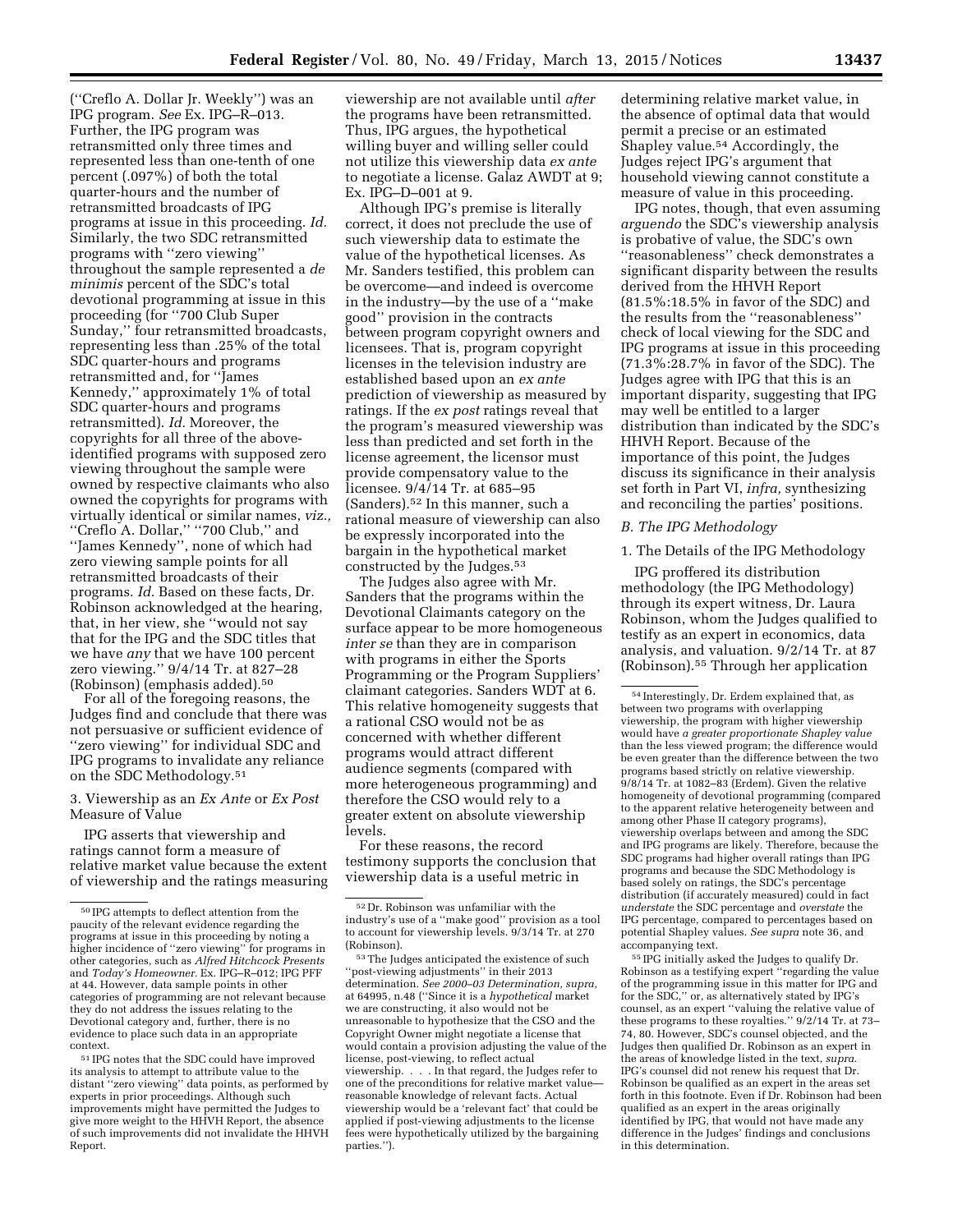of the IPG Methodology, Dr. Robinson set forth her opinion of the relative market value of the retransmitted broadcasts of the compensable copyrighted program titles represented by IPG and the SDC and estimated the share attributable to both parties. Robinson AWDT at 14, 25; Ex. IPG–D– 001 at 14, 25.

Consistent with the conclusions of the Judges in this and other determinations, Dr. Robinson identified the ''willing sellers'' in the hypothetical market to be the owners of the copyrights to the programs subject to retransmission and the ''willing buyers'' to be the CSOs that would acquire the license to retransmit the program. 9/2/14 Tr. at 92 (Robinson). However, Dr. Robinson defined the hypothetical marketplace in a manner different from that of the Judges in this proceeding and in the *2000–03 Determination.* Dr. Robinson defined the hypothetical marketplace as equivalent to the actual marketplace in which the CSO is required to acquire the retransmitted programs in the same bundle as created by the station that the CSO retransmits. *See, e.g.,* 9/4/14 Tr. at 782 (Robinson) (''[I]t is certainly the case that when a cable system operator is actually making the decision about whether or not to retransmit a broadcast, that comes within their decision whether or not to retransmit the station, which is a little bit at odds with this whole notion of a hypothetical

negotiation over an individual broadcast. . . . They don't have the choice to broadcast a particular program.'').56

Dr. Robinson identified the following ''obtainable data'' that she claimed to comprise ''various indicia of value of the retransmitted broadcasts'':

• The length of the retransmitted broadcasts.

• The time of day of the retransmitted broadcasts.

• The fees paid by CSOs to retransmit the stations carrying the broadcasts.

• The number of persons distantly subscribing to the station broadcasting the IPG-claimed program. Robinson AWDT at 17; Ex. IPG–D–001

at 17. Dr. Robinson relied upon four sets of data. First, she utilized data from the Cable Data Corporation (CDC). This data included information on more than 2,700 cable systems regarding:

• The stations transmitted by each CSO.

• The distant retransmission fees paid by each CSO.

• The number of distant subscribers to each CSO.

For each *station* distantly retransmitted by these CSOs, the CDC data also included:

• The number of CSOs retransmitting each station.

• The number of distant subscribers to the CSOs retransmitting the station.

• The *average* number of distant subscribers to the CSOs retransmitting the station.

• The distant retransmission fees paid by the CSOs to retransmit each station.

• The *average* distant retransmission fees paid by the CSOs to retransmit each station.

*Id.* at 21.

Second, Dr. Robinson relied on TMS Data (the same source as that relied upon by the SDC). The TMS data provided the following information for the IPG and the SDC programs represented in this proceeding:

• The date and time each broadcast was aired.

• The station call sign.

• The program length in minutes.

• The program type (*e.g.,* Devotional).

• The program title.

*Id.* at 21–22.

Third, Dr. Robinson relied upon the following information from Nielsen:

• Data reporting *1997* viewing, segregable according to time period of the measured broadcast.

• Reports reflecting the long-run stability of day-part (time period) viewing patterns.

*Id.* at 22.

Applying this data, Dr. Robinson made several computations and observations, as summarized in Tables 1 and 2 below:

## TABLE 1—DATA ON IPG AND NON-IPG CLAIMED TITLES 1999

| IPG    | <b>SDC</b> |
|--------|------------|
| 12.017 | 6.558      |
| 6,010  | 5.856      |
| 24.040 | 23.423     |

# TABLE 2—RELATIVE MARKET VALUE

| <b>IPG</b><br>(percent) | <b>SDC</b><br>(percent) |
|-------------------------|-------------------------|
| 46<br>>50<br>51         | 49<br>54<br><50<br>49   |

## *Id.* at 26–27.

Dr. Robinson stressed repeatedly that the Judges should not consider the above measures of value individually. Rather, she testified that the Judges should consider the several approaches as a whole, with any weakness in one approach offset by the other approaches that do not suffer from that weakness.

*See, e.g.,* 9/3/14 Tr. at 243, 326, 329, 403

(Robinson); 9/4/14 Tr. at 775 (Robinson). Dr. Robinson also testified that this approach was an important method of analysis because her multiple valuation methods all tended toward a similar result—approximately a 50:50 distribution—despite any weaknesses or limitations in any one method. *See* 9/2/

14 Tr. at 90 (Robinson) (''In summary, I looked at four different measures of value, of the relative value. And the IPG versus SDC are roughly equal.''); 9/3/14 Tr. at 245 (Robinson) (''since everything came out roughly equal, all the indicators pointed to a roughly 50/50 split.''). Based upon these calculated percentages, Dr. Robinson concluded

<sup>56</sup> In the hypothetical marketplace the terrestrial stations' *initial bundling* of programs does not affect

the marginal profit-maximizing decisions of the hypothetical buyers and sellers.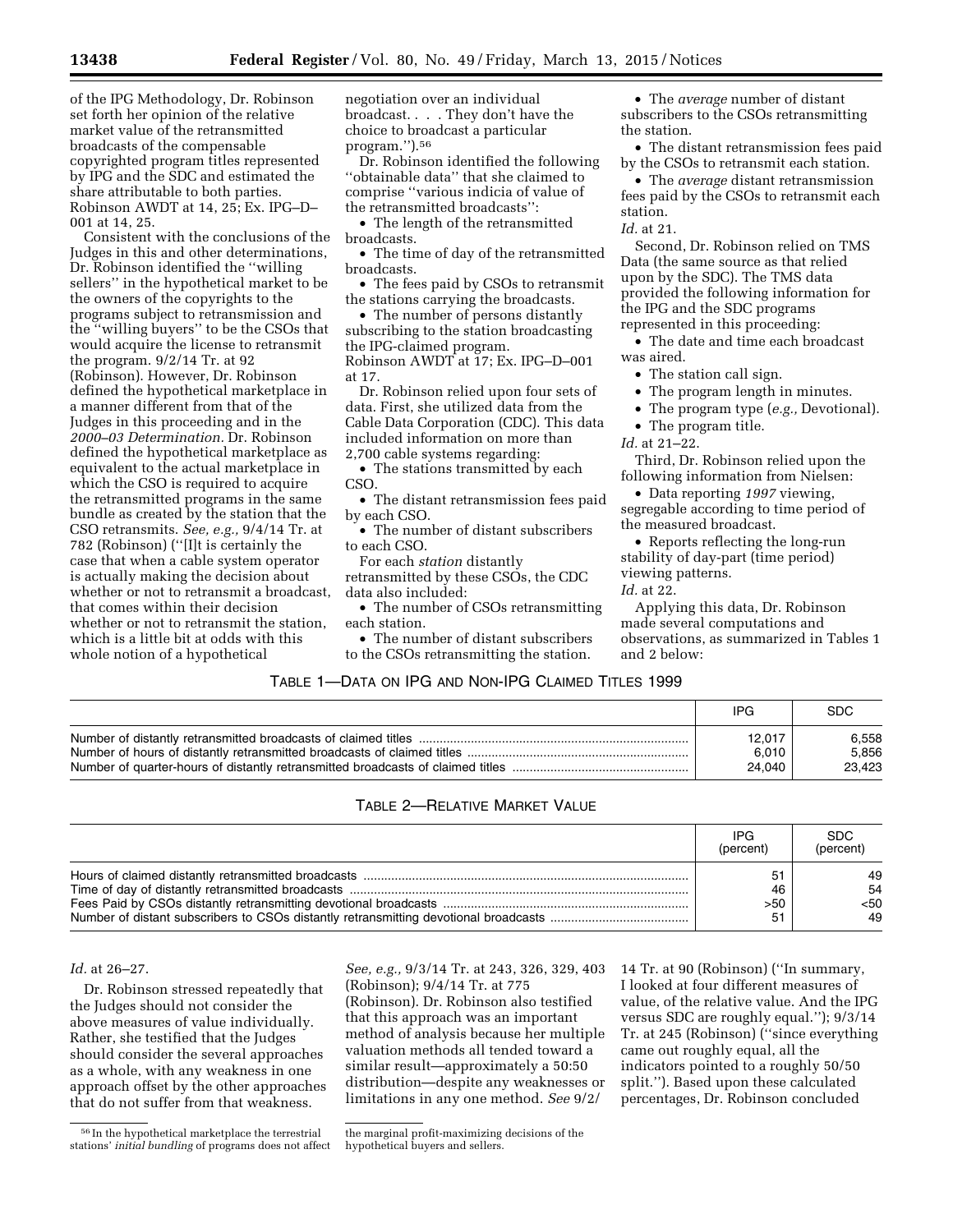that the proper allocation of royalties should be in a range from 54%:46% favoring the SDC to 51%:49% favoring IPG. *Id.* at 25.

With regard to the particular factors Dr. Robinson applied, she noted that her first measurement—of total broadcast time—was essentially identical for both the IPG and the SDC programs when measured by quarter-hour segments. 9/ 2/14 Tr. at 90–91 (Robinson). Second, with regard to her "time of day" analysis, Dr. Robinson testified that ''certain times of days are associated with different amounts of viewership [a]nd everything else equal, it would be reasonable to think that higher viewership might be associated with a higher value." 9/2/14 Tr. at 93 (Robinson). Dr. Robinson concluded that this time-of-day measurement, like the first measurement (total broadcast time) revealed a ''roughly similar'' value measurement for the IPG programs and the SDC programs. 9/2/14 Tr. at 94 (Robinson).

With regard to the third factor—the fees paid by the CSOs to distantly

retransmit the broadcasts—Dr. Robinson found that ''on average, IPG broadcast quarter hours are shown on stations that are retransmitted by CSOs who pay relatively more in distant retransmission fees than do the CSOs who retransmit the stations with the SDC broadcasts.'' Ex. IPG–D–001 at 31. From this metric, Dr. Robinson concluded ''the IPG broadcasts have more value than the [SDC] broadcasts.'' *Id.* at 32.

Finally, with regard to her fourth factor—the number of subscribers to the cable systems—Dr. Robinson found that when considering the average number of subscribers to the cable systems on which the IPG and the SDC programs are retransmitted, ''the IPG distantly retransmitted broadcasts are retransmitted by CSOs on stations with approximately 6% more distant subscribers than [the SDC] distantly retransmitted broadcasts.'' *Id.* at 33. Based upon this final metric, Dr. Robinson opined: ''To the extent the value of the broadcast relates to the number of distant subscribers to the

CSOs retransmitting the station, this metric indicates that IPG-distantlyretransmitted broadcasts have more value than [the SDC]-distantlyretransmitted broadcasts.'' *Id.* at 34.

Dr. Robinson corrected her analyses before and during the hearing to reflect changes in the program titles that she could allocate to IPG and to the SDC. First, she *removed* from her analyses the several IPG programs that the Judges had concluded at the preliminary claims hearing were not properly subject to representation by IPG. 9/2/14 Tr. at 146 (Robinson). Second, Dr. Robinson *added*  several program titles that were properly subject to representation by the SDC but had not been included in her original analyses. 9/2/14 Tr. 181–84 (Robinson). *See also* 9/8/14 Tr. at 1016 (Robinson) (confirming that she made these program inclusions and exclusions in her amended analysis). With these adjustments, Dr. Robinson modified her conclusions as set forth on Table 3 below:

TABLE 3

|                                                                                      | IPG       | Non-IPG   | Total     |
|--------------------------------------------------------------------------------------|-----------|-----------|-----------|
|                                                                                      | (percent) | (percent) | (percent) |
|                                                                                      | 48        | 52        | 100       |
|                                                                                      | 46        | 54        | 100       |
|                                                                                      | 41        | 59        | 100       |
| Number of distant subscribers to CSOs distantly retransmitting devotional broadcasts | 52        | 48        | 100       |

### Ex. IPG–D–013.

Dr. Robinson acknowledged that the data available to her was incomplete, in that she did not have information regarding all of the fees, cable systems and stations that retransmitted the programs of IPG and the SDC. Moreover, she acknowledged that the sample of CSOs and, derivatively, the sample of stations retransmitted by those CSOs, were not random samples. Accordingly, Dr. Robinson undertook what she described as a ''sensitivity analysis'' to adjust for the missing data. Robinson AWDT at 34–36; Ex. IPG–D–001 at 34– 36.

Specifically, Dr. Robinson noted that she did not have data regarding 29% of the total fees paid by all the CSOs that distantly retransmit stations. Rather, she had information from CSOs who in the aggregate had paid only 71% of the total fees paid in 1999 to distantly retransmit

stations. Dr. Robinson acknowledged that she also lacked full information or a random sampling of CSOs and of stations (in addition to her lack of full information or a random sampling of the fees paid by CSOs to distantly retransmit stations). However, Dr. Robinson did not attempt to adjust her original results to compensate for the missing information or the fact that the data set was not random.

Accordingly, in her ''sensitivity analysis,'' Dr. Robinson adjusted all of her metrics by assuming that she was missing 29% of the data in all of her valuation data categories (even though only one of her metrics was calculated based on fees). By this ''sensitivity analysis,'' Dr. Robinson first calculated how her allocations would change if all of the assumed missing 29% of fees paid by CSOs to distantly retransmit stations were allocated (in each of the categories

in Table 3) to IPG and, conversely, how her allocations would change if all of the assumed missing 29% of such fees instead was allocated (in each of the categories in Table 3) to the SDC. *Id.* Dr. Robinson initially applied this sensitivity analysis to her original allocations and, subsequently (at the request of the Judges), applied this sensitivity analysis to her adjusted analyses that took into account the (1) removal of certain IPG programs that had been eliminated by the Judges in the preliminary hearing and (2) addition of certain SDC programs that Dr. Robinson had overlooked in her initial report. Ex. IPG–R–16 (revised). The application of this ''sensitivity analysis'' to Dr. Robinson's adjusted analyses 57 resulted in the proposed allocations set forth on Table 4 below:

<sup>57</sup>Because Dr. Robinson's adjusted analyses supersede her original analyses (they admittedly included IPG programs that should have been

excluded and omitted SDC programs that should have been included), the Judges choose not to

clutter this determination with the details of those now irrelevant calculations.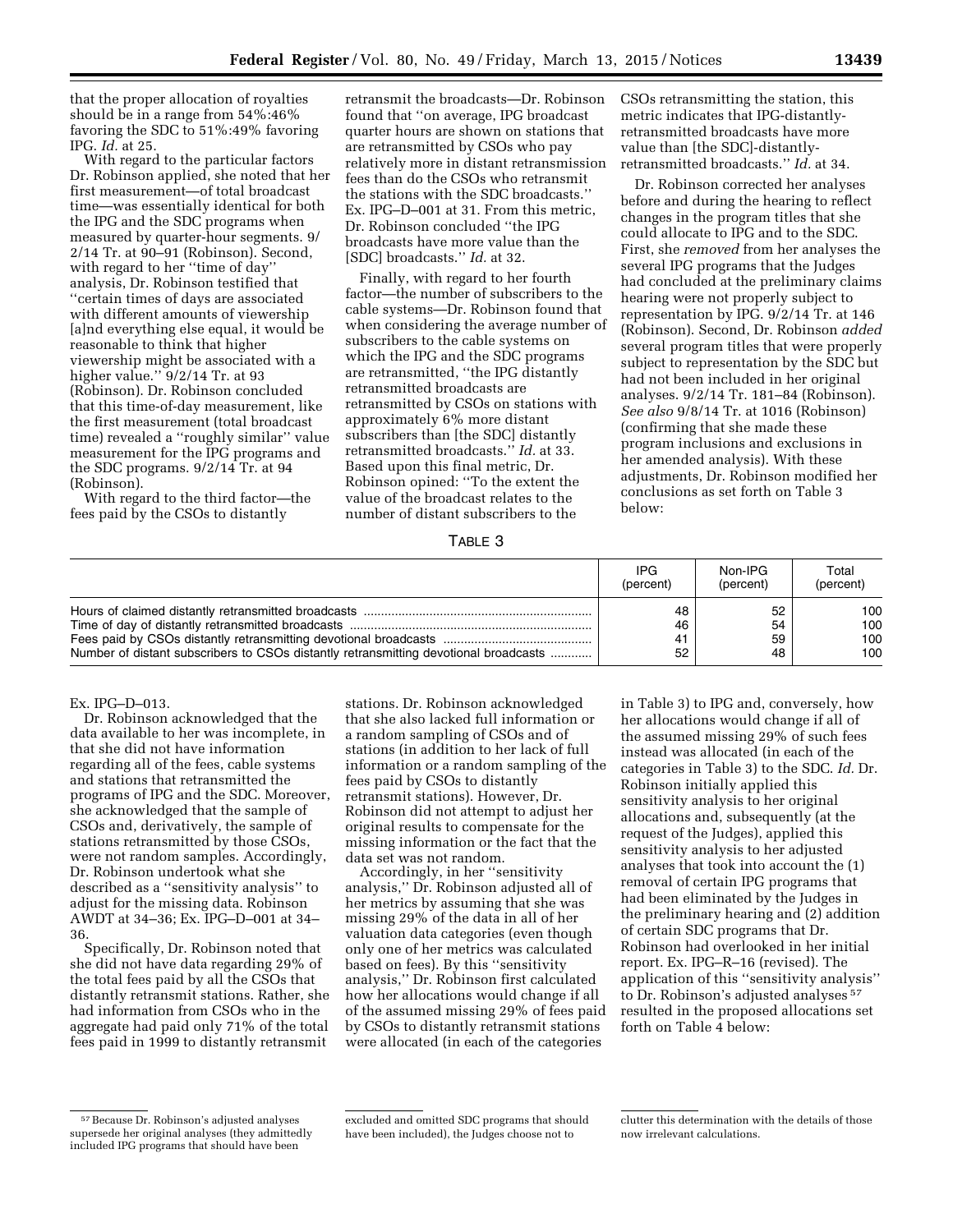## TABLE 4

|                                                                                                                                               | IPG high<br>(percent) | IPG low<br>(percent) | Non-IPG high<br>(percent) | Non-IPG low<br>(percent) |
|-----------------------------------------------------------------------------------------------------------------------------------------------|-----------------------|----------------------|---------------------------|--------------------------|
| Fees paid by CSOs distantly retransmitting devotional broadcasts<br>Number of distant subscribers to CSOs distantly retransmitting devotional | 63<br>62<br>58        | 34<br>33<br>29       | 66<br>67                  | -37<br>38<br>42          |
| <b>broadcasts</b>                                                                                                                             | 66                    | 37                   | 63                        | 34                       |

## Ex. IPG–D–014.

### 2. Evaluation of the IPG Methodology

The SDC have raised the following specific criticisms of the IPG Methodology. First, the SDC critiqued each of the four purported measures of value presented by Dr. Robinson. *See*  SDC PFF at ¶¶ 10–13 (regarding volume); ¶¶ 14–17 (regarding time of day); ¶¶ 18–24 (regarding fee generation); and ¶¶ 26–27 (regarding subscribership). Second, the SDC noted that the sensitivity analysis undertaken by Dr. Robinson revealed that SDC programming had an eighteen percentage point higher value than IPG programming. SDC PFF at ¶ 25. Before undertaking an analysis of the *specific*  elements of the IPG Methodology or the SDC's critiques thereof, it is important to consider several important overarching defects in the approach undertaken by IPG.

## a. General Deficiencies in the IPG Methodology

It bears repeating that a fundamental problem with the IPG Methodology is that it is based on a decision by Dr. Robinson to presume the existence of the compulsion arising from the prebundled status of the retransmitted programs as it existed in the actual compulsory-license market, rather than the compulsion-free hypothetical fair market consistently applied by the Judges. *See, e.g.,* Tr. 9/4/14 at 781–82 (Robinson) (quoted *supra*); s*ee* also 9/2/ 14 Tr. at 175–76 (Robinson) (acknowledging that the IPG Methodology does not address the relationship between value and bundling).

A second problem with the IPG Methodology is that, although it ostensibly is *intended* to eschew viewership as a primary measure of program value, IPG's Methodology implicitly uses indicia of viewership to measure program value. In particular, IPG's Methodology considers and values programs based on their indirect contribution to viewership: The duration of a program serves as an indicium of value (a program of relatively longer duration would be

more valuable because of its *viewership*  over a longer period), as does the time of day a program is aired (there are *more viewers* at some times of day than others), and the number of subscribers (*potential viewers*) to CSOs retransmitting the program. Simply put, IPG's Methodology is not true to its own critique of valuing programs based on viewership. Thus, the IPG Methodology fails to address either the initial necessity of considering absolute viewership or the subsequent necessity of undertaking a Shapley type of measurement or estimation in order to create a ''bundle'' of programs.

The Judges also find that Dr. Robinson did not truly undertake her own independent inquiry and develop her own methodology, because she worked solely with the data IPG, through Mr. Galaz, provided her. *See* 9/2/14 Tr. at 110–11 (Robinson); IPG PFF at 11. The type of data that Mr. Galaz supplied to Dr. Robinson was the same type he utilized in the 2000–03 proceeding, when he presented his own methodology on behalf of IPG. Mr. Galaz's response to a question from the Judges confirmed this point:

Q. [I]n constructing the methodology that you relied on in the 2000–2003 proceeding, you used certain data from the CDC, from Tribune, or whatever it was called at the time, and so forth. Is that—were those types of data essentially the same as the types of data that were provided to Dr. Robinson for purposes of this proceeding?

Mr. Galaz: I would say it was essentially the same.

9/8/14 Tr. at 997 (Galaz).

It is not surprising, therefore, that Dr. Robinson conditioned her analysis and conclusions by noting that she was only able to express an opinion as to relative market value ''given the data that are available in this matter.'' Ex. IPG–D–001 at 20. In fact, Dr. Robinson premised her analysis on the fact that it was based upon the limited data available to her. *See, e.g.,* 9/2/14 Tr. at 111 (Robinson) (''I looked at the data, looked at what I could do with them, and this is what I could do.'').

Indeed, Mr. Galaz's methodology in the 2000–03 proceeding and Dr. Robinsons' methodology in the present

proceeding overlap. *Compare 2000–03 Determination,* 78 FR at 64998 (''The weight that IPG accorded to any given compensable broadcast was the product of (*x*) a 'Station Weight Factor' [based on subscriber or fee levels], (*y*) a 'Time Period Weight Factor,' and (*z*) the duration of the broadcast . . . .) *with*  Robinson AWDT at 28; Ex. IPG–D–001 at 28 (''[T]he indicia of the economic value of the retransmitted broadcasts

. . . are: The length of the retransmitted broadcasts, the time of day of the retransmitted broadcast, the fees paid by cable system operators to retransmit the stations carrying the devotional broadcasts, and the number of persons distantly subscribing [to] the stations broadcasting the devotional programs.'').

Dr. Robinson clearly was straitjacketed in attempting to devise an appropriate methodology by the limited data she received from Mr. Galaz. In this regard, it is important to note that Mr. Galaz is not an economist, statistician, econometrician or an expert in the field of valuation of television programs or other media assets, and that he therefore had no particular expertise that would permit him to select or approve the use of appropriate data, especially when that selection dictated the construction of a methodology to establish ''relative market value'' in a distribution proceeding.58 The Judges therefore

Not only did Mr. Galaz lack the expertise to approve or select the type of data necessary to construct a persuasive methodology, his credibility has been seriously compromised by his prior fraud and criminal conviction arising from his misrepresentations in prior distribution proceedings. *See* 78 FR at 6500 (''Mr. Galaz was

<sup>58</sup>*See 2000–03 Determination,* 78 FR at 65000. By contrast, the SDC's expert witness, Mr. Sanders, *was*  qualified as ''an expert in the valuation of media assets, including television programs.'' 9/3/14 Tr. at 463–64, and, in that capacity, he testified that the broadcast industry relied on Nielsen viewing data as the ''best and most comprehensive'' basis for valuing programs, 9/3/14 Tr. at 480–81 (Sanders). Thus, Mr. Sanders was qualified to testify as to the actual commercial use of a viewership-based valuation methodology. Mr. Galaz, on the other hand, was not qualified to testify as to the appropriateness of the data he selected for use in the IPG Methodology and, it should be noted, neither he nor Dr. Robinson testified that the factors relied upon in the IPG Methodology had ever been relied upon commercially. *See* Tr. 9/3/14 at 348– 49 (Robinson).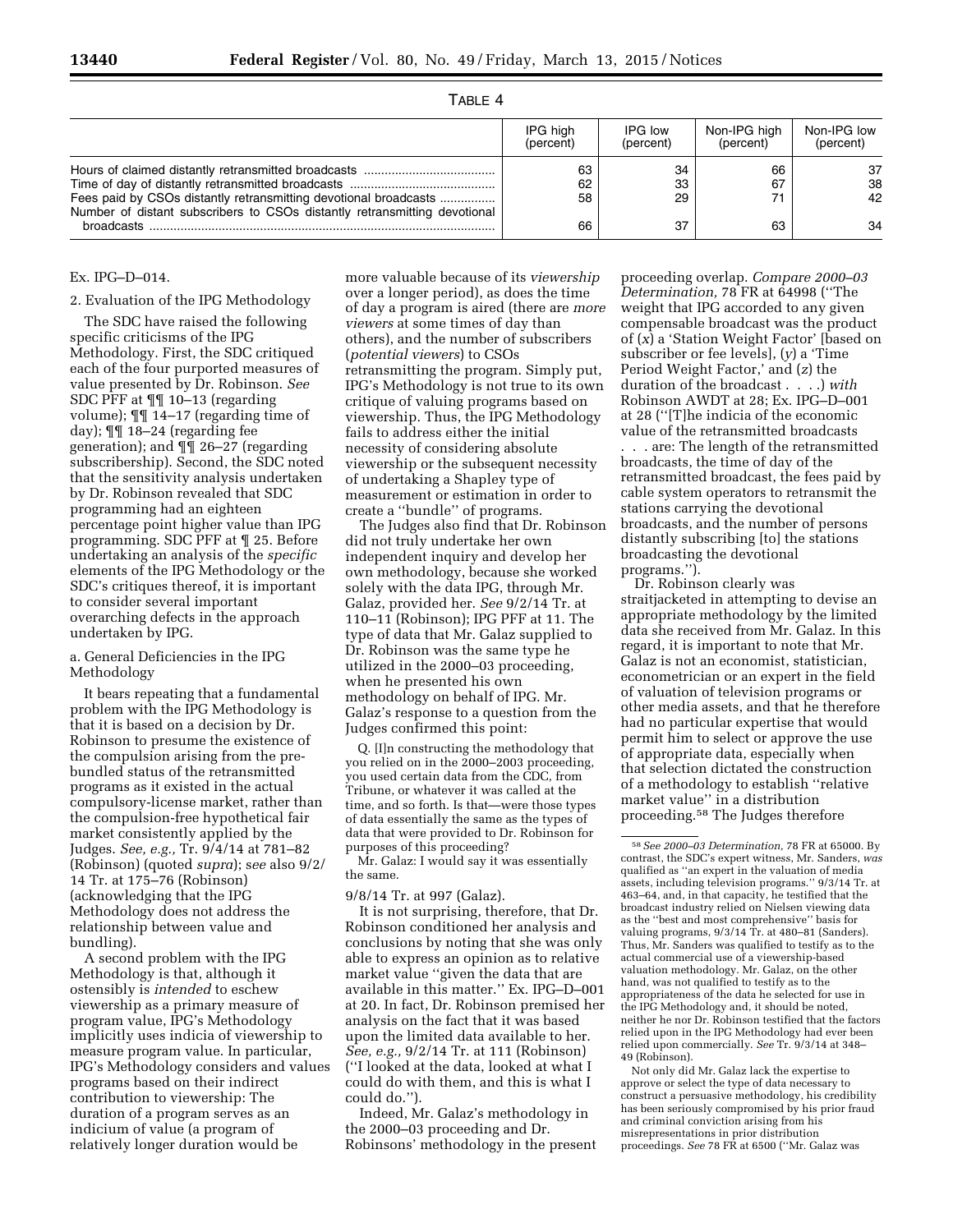conclude that the overall IPG Methodology carries no more weight than IPG's methodology did in the 2000–03 proceeding. *See 2000–03 Determination,* 78 FR at 65002 (while IPG Methodology ''cannot be applied to establish the basis for an allocation'' it can be used to adjust ''marginally'' an allocation derived from other evidence).

Finally, IPG contends that the purpose of the IPG Methodology is to compensate every claimant, even if there is no evidence of viewership of the claimant's program. *See* Galaz AWDT at 8; Ex. IPG–D–001 at 8. The Judges find no basis for that purpose to guide the methodology. Even if viewership as a metric for determining royalties theoretically would be subject to adjustment to establish or estimate a Shapley valuation, there is certainly no basis to allow for compensation of a program in the absence of *any* evidence of viewership.

b. Specific Deficiencies in the IPG Methodology

In addition to the foregoing overarching criticisms of the IPG Methodology, the Judges note the following more particular deficiencies in that methodology.

As a preliminary matter, Dr. Robinson acknowledged that IPG's sample of stations had not been selected in a statistically random manner. 9/2/14 Tr. at 155 (Robinson). Thus, the sample upon which Dr. Robinson relied suffered from the same infirmity as the Kessler Sample relied upon in part by the SDC. Moreover, each prong of the IPG Methodology raised its own concerns.

#### (1) Broadcast Hours

Dr. Robinson acknowledged that the number of hours of broadcasts is not actually a measure of value; rather it is a measure of volume. 9/3/14 Tr. at 243– 51 (Robinson). ''Volume'' fails to capture the key measure of whether anyone is actually viewing the

retransmitted program. *See* 9/3/14 Tr. at 247 (Robinson); SDC PFF ¶ 12. Further, ''volume'' *i.e.,* number of hours of air time, does not even reflect how many subscribers have access to the programs. 9/8/14 Tr. at1085–86 (Erdem).

### (2) Time of Day of Retransmitted Broadcasts

IPG's second measure of value compares the time of day viewership of IPG and SDC programs. Using 1997 Nielsen sweeps data produced by the MPAA in a previous proceeding, Dr. Robinson estimates the average number of total television viewers for each quarter-hour when IPG or SDC programs were broadcast according to the Tribune Data analyzed by Dr. Robinson. 9/3/14 Tr. at 254–55 (Robinson).

Dr. Robinson's time-of-day measure does not measure the value of the individual programs that are retransmitted. The proper measure of value for such individual programs, when considering ratings, would hold the time of day constant, and then consider relative ratings within the fixed time periods. To do otherwise—as Dr. Robinson acknowledged—absurdly would be to give equal value to the Super Bowl and any program broadcast at the same time. 9/3/14 Tr. at 264 (Robinson).

Further, Dr. Robinson's analysis does not show, as she asserted, that the SDC and IPG programs are broadcast at times of day that have approximately equal viewership. Rather, her time-of-day analysis pointed to a 54%:46% distribution in favor of the SDC.59

Finally, IPG utilized 1997 data to estimate the level of viewing throughout the broadcast day, rather than data that was contemporaneous with the 1999 royalty distribution period at issue in this proceeding. 9/3/14 Tr. at 229, 255 (Robinson).60

### (3) Fees Paid

Dr. Robinson's third metric is derived from an analysis of fees paid by CSOs per broadcast station. That is, several CSOs might pay royalty fees to retransmit the same over-the-air station. Dr. Robinson testified that stations generating relatively greater fees could be presumed to have higher value

programs in their respective station bundles. 9/3/14 Tr. at 406–07 (Robinson). To measure this factor, Dr. Robinson combined CDC data on royalty fees the CSOs paid (on a per-station basis) and TMS data on broadcast hours by station in order to compare the fees paid for retransmission of stations carrying SDC and IPG programs. 9/3/14 Tr. at 229, 271 (Robinson).

In Phase I of this proceeding, the Librarian adopted the use of a fees-paid metric for value, where that measure appeared to be the best alternative valuation approach. *See Distribution of 1998 and 1999 Cable Royalty Funds,* 69 FR 3606, 3609 (January 24, 2004). The use of a fee-based attempt at valuation is particularly problematic, however, for a niche area such as devotional programming, which constitutes only a small fraction of total station broadcasting. *See* 9/8/14 Tr. at 1087–88 (Erdem). Because of the tenuous nature of this approach to valuation, a royalty allocation based on a fees-paid metric might serve as, at best, a ''ceiling'' on a distribution in favor of the party proposing that approach. *See Distribution of the 2004 and 2005 Cable Royalty Funds,* 75 FR 57063, 57073 (September 17, 2010). That being said, when Dr. Robinson adjusted her feespaid based valuation by applying her sensitivity analysis, she calculated a value ratio of *71%:29% in favor of the SDC.* As the SDC noted, this appears to be ''a fact that Dr. Robinson had tried hard to obscure." SDC PFF  $\P$  25.

### (4) Subscribership Levels

Dr. Robinson's final metric measures the average number of distant subscribers per cable system retransmitting IPG programming versus SDC programming. 9/3/14 Tr. at 311–12 (Robinson). This metric measures average subscribers *per cable system,*  without taking into account the number of cable systems retransmitting a station. Therefore, this metric is of no assistance in measuring the total number of distant subscribers even *receiving* a program, let alone the number of distant subscribers who watch the program.

As Dr. Erdem demonstrated—and as Dr. Robinson admitted—this subscribership metric can actually *increase* when a program is *eliminated,*  if the program had been retransmitted by a cable system with lower than average numbers of subscribers. Erdem WRT at 8–9 (Redacted); Ex. SDC–R–001 at 8–9 (Redacted); 9/3/14 Tr. at 331–45 (Robinson). Indeed, this metric actually *increased in favor of IPG* after the dismissal of two of IPG's claimants— Feed the Children and Adventist Media Center. Ex. SDC–R–001 at 7–10; 9/3/14

previously convicted and incarcerated for fraud in the context of copyright royalty proceedingsfraud that caused financial injury to MPAA. In connection with that fraud, Mr. Galaz also admittedly lied in a cable distribution proceeding much like the instant proceeding. Mr. Galaz's fraud conviction and prior false testimony compromises his credibility.'') Further, in the present case, the Judges carefully observed that Mr. Galaz testified that ''what we gave to Dr. Robinson was everything that we had in our possession that *we* thought might affect . . .'' before catching himself and stating instead ''or would—I should say with which [s]he could work.'' 9/8/14 Tr. at 996 (Galaz) (emphasis added). In any event, the Judges recognize that even a party that does not have such a checkered history has an inherent self-interest in selecting the types of data for use by its expert that is inconsistent with the independence of the expert in identifying his or her own categories of data.

<sup>59</sup>When Dr. Robinson adjusted for the proper addition of SDC programs and deletion of IPG programs, and then applied her sensitivity analysis, she changed this allocation to 67%:33% in favor of SDC (not giving IPG any credit for the assumed 29% of the data it declined to obtain).

<sup>60</sup>Mr. Galaz asserted that information subsequently published by Nielsen confirmed that ''there had been virtually no change'' in day-part viewing between 1997 and 1999. 9/8/14 Tr. at 984 (Galaz). However, IPG presented no evidence to support that assertion.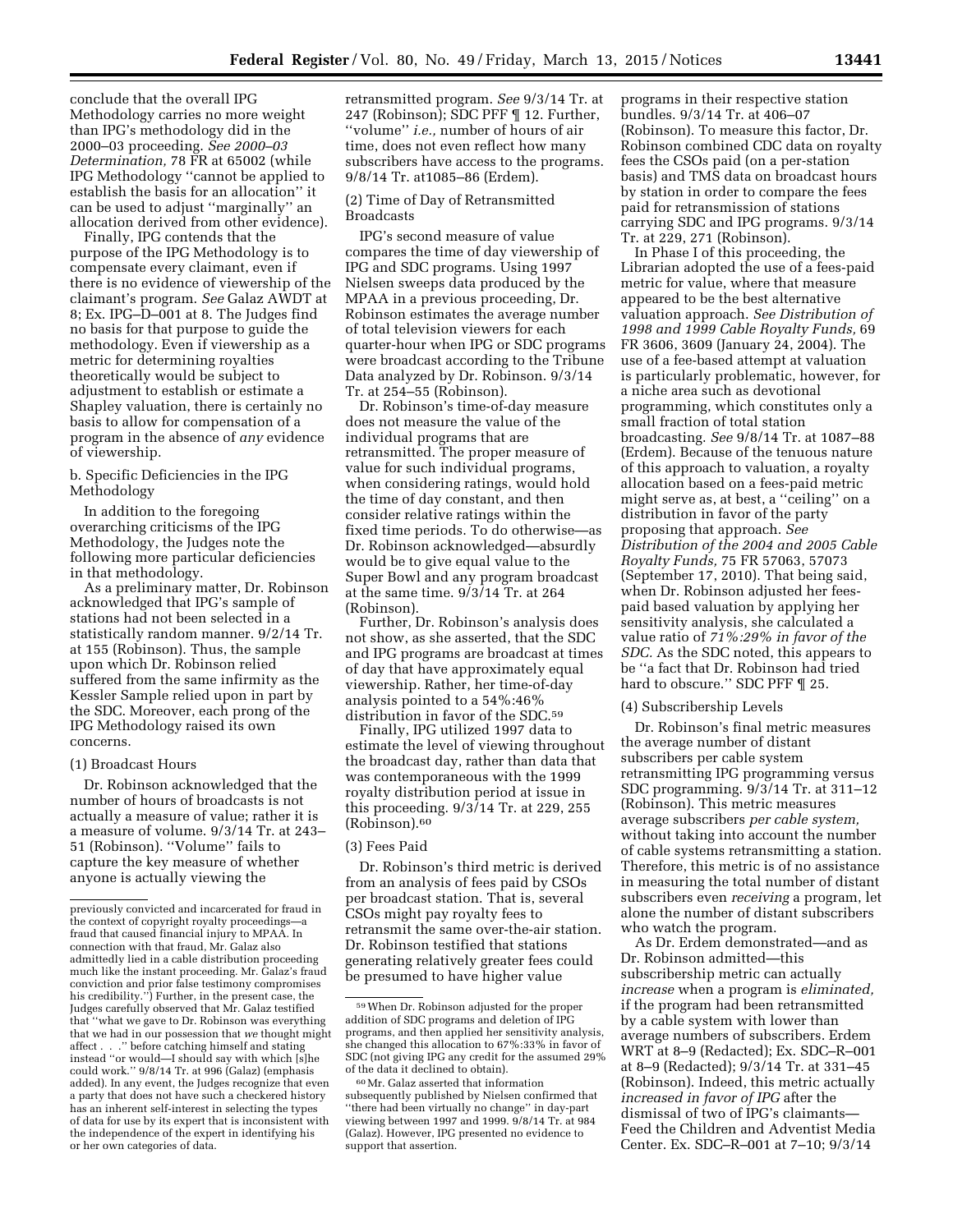Dr. Robinson suggests that the Judges nonetheless should rely on her opinion as to relative market value because all of her alternative measures resulted in similar proportionate valuations. 9/2/14 Tr. at 102–03 (Robinson) (''[B]y coming at this with four different metrics . . . the fact that the estimates all came out quite similarly gives me some comfort that the numbers are reasonable.''); *see also id.* at 170 (Robinson) (emphasizing that she was ''looking at all of these factors in combination''). However, if four measures of value are individually untenable or of minimal value, they do not necessarily possess a synergism among them that increases their collective probative value.

## **VI. Judges' Determination of Distribution**

## *A. The Judges' Distribution of Royalties Is Within the Zone of Reasonableness*

As the foregoing analysis describes, the evidence submitted by the two parties is problematic. First, the optimal measure or approximation of relative value in a distribution proceeding—the Shapley valuation method—was neither applied nor approximated by either party. Second, the methodologies proposed by both parties have significant deficiencies.

As between the parties' competing methodologies, however, the Judges conclude that the approach proffered by the SDC is superior to that proffered by IPG. The SDC Methodology, consistent with measures of value in the television industry, relies on viewership to estimate relative market value. The Judges conclude that in constructing a hypothetical market to measure the relative market values of distantly retransmitted programs viewership would be a fundamental metric used to apply a Shapley valuation model. Therefore, a methodology that uses viewership as an indicium of program value is reasonable, appropriate, and consistent with recent precedent in distribution proceedings.

IPG's expert, Dr. Robinson, agreed that viewership is relevant to the determination of program value. IPG's own methodology uses viewership as a valuation proxy, although it does so in a much less direct and transparent way than does the SDC Methodology. Further, the SDC presented unrebutted testimony that estimating relative

market value based on viewership data alone when considering homogeneous programming, as the Devotional Claimants category, might actually understate the value of the more highly viewed programs vis-à-vis a Shapley valuation of the same programs. Because the SDC programs had higher ratings, the Judges conclude that the SDC Methodology, *ceteris paribus,* may well tend to understate the SDC share of the royalties in this proceeding.

By contrast, the IPG Methodology is reliant on data that does not focus on the property right the Judges must value—the license to retransmit individual programs in a hypothetical market that is unaffected by the statutory license. Moreover, the IPG Methodology fails to value the retransmitted programs in the hypothetical market as applied by the Judges in this and prior proceedings. Rather, IPG has assumed tacitly that the valuation of the individual programs has been compromised by the preexisting bundling of the programs in the actual market, and therefore all programs must be subject to *common measurements,* based on broadcast hours, time of day, subscriber fees, and subscriber levels. The Judges conclude, as they did in the *2000–03 Determination,* that this failure to value programs individually is erroneous. Accordingly, at best, as stated in the *2000–03 Determination,* the IPG Methodology can serve as no more than a ''crude approximation'' of value that may have some ''marginal'' impact on the determination of relative market value. *See 2000–03 Determination,* 78 FR at 78002.

The Judges' preference for the valuation concept of the SDC Methodology does not mean that the Judges find the SDC's *application* of that concept to be free of problems or unimpeachably persuasive in its own right. The application of the theoretically acceptable SDC Methodology is inconsistent as regards its probative value.

The Judges' task in this and every distribution determination is to establish a distribution that falls within a ''zone of reasonableness.'' *See Asociacion de Compositores y Editores de Musica Latino Americana* v. *Copyright Royalty Tribunal,* 854 F.2d 10, 12 (2d Cir. 1988); *Christian Broadcasting Network, Inc.* v. *Copyright Royalty Tribunal,* 720 F.2d 1295, 1304 (D.C. Cir. 1983). Based on the entirety of the Judges' analysis in this determination, the Judges find that the SDC's proposed royalty distribution of 81.5%:15.5% in favor of the SDC can serve only as a guidepost for an upper

bound of such a zone of reasonableness. The Judges decline to adopt the 81.5%:15.5% split as the distribution in this proceeding, however, because the Judges conclude that the several defects in the application of the SDC Methodology render the 81.5%:15.5% split too uncertain. That is, the defects in the application of the SDC Methodology require the Judges to examine the record for a basis to establish a distribution that acknowledges both the merits and the imperfections in the SDC Methodology.

To that end, the Judges look to the alternative confirmatory measure of relative market value utilized by Mr. Sanders in his report and testimony. More particularly, the Judges look to his analysis of the viewership data for the SDC and IPG programs in the local market, one that served as an ''analogous'' market by which to estimate the distribution of royalties in this proceeding. The allocation of royalties suggested by that confirmatory analysis was a 71.3%:28.7% distribution in favor of the SDC.

On behalf of the SDC, Mr. Sanders testified that this analogous body of data ''is potentially *very relevant and should not, in my opinion, be ignored.''* 9/3/14 Tr. at 503 (Sanders) (emphasis added). The Judges agree. That distribution ratio arises from the Nielsen local viewership ratings over a three-month period in 1999 and covers all of the programs represented in this proceeding. Importantly, that approach does not suffer from the uncertainty created by the selection and use of the Kessler Sample of stations, nor any of the other serious potential or actual deficiencies in the application of the SDC Methodology, as discussed in this determination.

There was no sufficiently probative evidence in the record for the Judges to establish a lower bound to a zone of reasonableness. That being said, it is noteworthy that even under IPG's Methodology the relative market valuations of the SDC and IPG programs would be no more favorable to IPG than roughly a 50/50 split. Under at least two prongs of IPG's Methodology, Dr. Robinson acknowledged that an adjusted allocation would likely be closer to a 67/33 split (based on time of day of retransmitted broadcasts) or a 71/ 29 split (based on fees paid) in SDC's favor.

Further, as IPG correctly argued, the 71.3%:28.7% distribution is significantly different (to the benefit of IPG) compared with the uncertain results derived by the SDC Methodology. Given that the 81.5%:18.5% allocation derived by the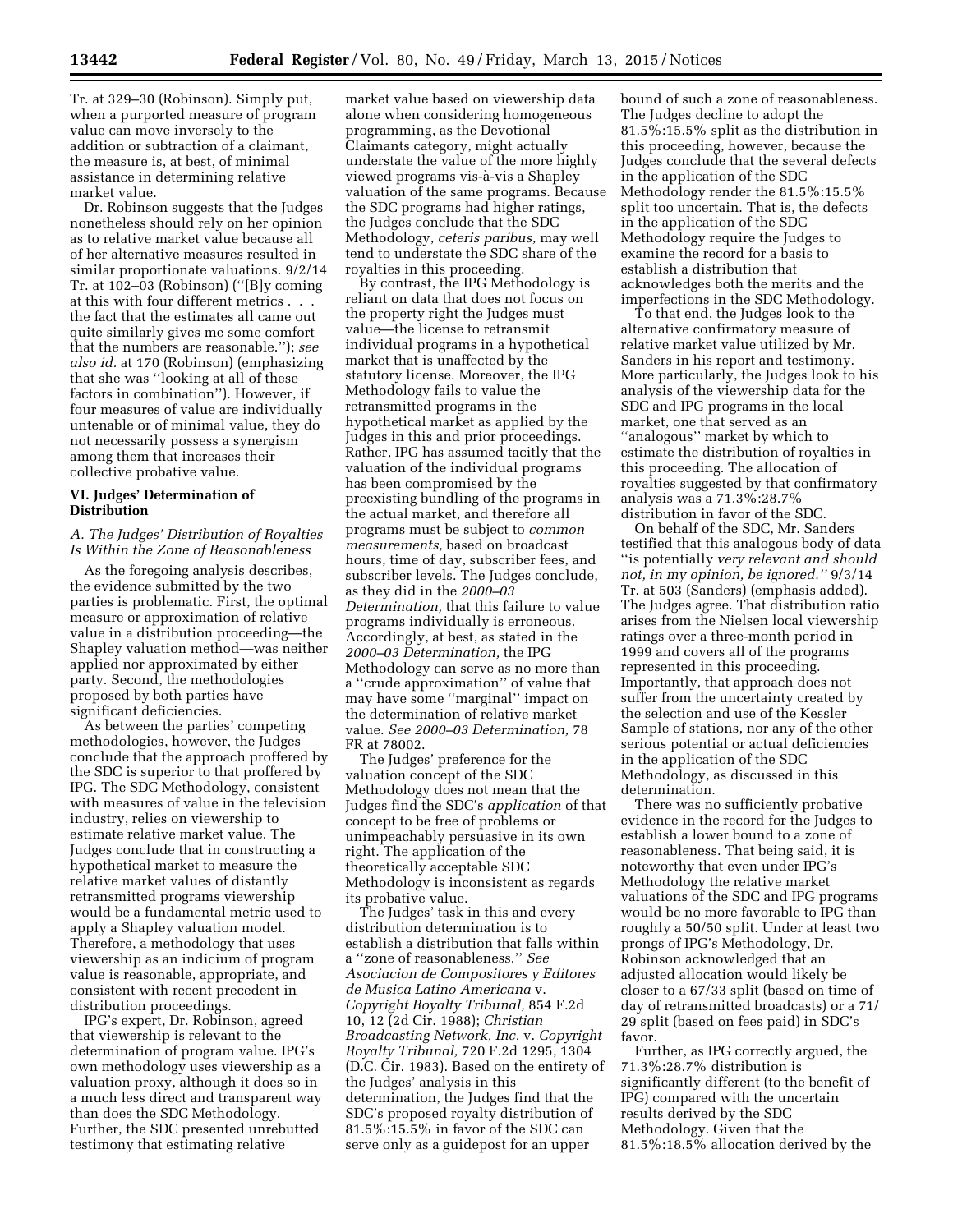SDC Methodology represents a guidepost to the upper bound of a zone of reasonableness, the ''very relevant'' (to use Mr. Sanders's characterization) 71.3%:28.7% distribution has the added virtue of serving as a rough proxy 61 for the need to reflect the imperfections in the application of the SDC Methodology.

Accordingly, the Judges find and conclude that a distribution ratio of 71.3%:28.7% in favor of the SDC lies within the zone of reasonableness.

## *B. The Judges' Distribution is Consistent With a Valuation Derived From an Application of the IPG Methodology*

The Judges also note a consensus between this 71.3%:28.7% distribution and the least deficient of IPG's proposed valuations—the ''fees-paid'' valuation. More particularly, Dr. Robinson made ''sensitivity'' adjustments to all her values to account for the incompleteness of her data. However, her only adjustment was to multiply all her alternative value measures by 71% to adjust for the 29% of fees paid that her data set did not include. The Judges find and conclude that Dr. Robinson could adjust only her fees-paid valuation approach in this manner because the ''missing 29%'' only pertained to that data set. In the other categories, Dr. Robinson (to put it colloquially) was subtracting apples from oranges.

When Dr. Robinson made her adjustment in the fees-paid category (and properly accounted for all programs), she changed her valuation and distribution estimate to 71%:29% in favor of the SDC. *See* Table 4 *supra.*62 Moreover, Dr. Robinson testified that her sensitivity analysis resulted in values that she would characterize as within an economic *''zone of reasonableness.''* 9/2/14 Tr. at 158 (Robinson) (emphasis added).

Thus, not only do the Judges independently find that a 71.3%:28.7% distribution in favor of the SDC proximately adjusts the distribution within the zone of reasonableness, there is also a virtual overlap between what can properly be characterized as the worst case distribution scenarios that the parties' own experts respectively acknowledge to be ''very relevant'' and

falling within a ''zone of reasonableness.'' 63 Accordingly, given that IPG's expert witness testified explicitly that a 71%:29% distribution in favor of the SDC was within the ''zone of reasonableness'' and that the SDC's expert witness testified explicitly that a 71.3%:28.7% distribution in favor of the SDC was ''reasonable'' and ''should not . . . be ignored,'' such a distribution is also consonant with the parties' understanding of a reasonable allocation.

## *C. The Judges' Distribution Is Consistent With the Parties' Economic Decisions Regarding the Development and Presentation of Evidence*

The parties admittedly proffered their respective worst-case scenarios because each had chosen not to obtain data that are more precise—because each party deemed the cost of acquiring additional data to be too high relative to the marginal change in royalties that might result from such additional data (and perhaps the overall royalties that remain in dispute in the current proceeding). The parties' independent yet identical decisions in this regard underscore the Judges' reliance on the parties' worstcase scenarios in establishing relative market value. When a party acts, or fails to act, to cause evidentiary uncertainty as to the quantum of relief, the party that created the uncertainty cannot benefit from its own decision in that regard. As one commentary notes:

Factual uncertainty resulting from missing evidence is a salient feature of every litigated case. Absolute certainty is unattainable. Judicial decisions thus always involve risk of error. This risk cannot be totally eliminated. However, it is sought to be minimized by increasing the amount of probative evidence that needs to be considered by the triers of fact. *Missing evidence should therefore be perceived as a damaging factor.* 

A. Porat and A. Stein, *Liability for Uncertainty: Making Evidential Damage Actionable,* 18 Cardozo L. Rev. 1891, 1893 (1997) (emphasis added). Alternatively stated, the SDC and IPG have failed to satisfy their respective evidentiary burdens to obtain anything above the minimum values indicated by their evidence, by failing to obtain random samples, full surveys, the testimony of television programmers, or other more probative evidence or testimony to support their respective arguments for a higher percentage distribution.

Although the SDC and IPG each had an incentive to procure and proffer additional evidence, that incentive existed only if the additional evidence would have advanced the offering party's net economic position. As the parties acknowledged at the hearing, the amount at stake simply did not justify their investment in the discovery, development, and presentation of additional evidence.64 When a party makes the choice to forego the expense of producing more precise evidence, that party has implicitly acknowledged that the value of any additional evidence is less than the cost of its procurement. As Judge Richard Posner has noted: ''The law cannot force the parties to search more than the case is worth to them merely because the additional search would confer a social benefit.'' R. Posner, *An Economic Approach to Evidence,* 51 Stan. L. Rev. 1477, 1491 (1999).

### **VII. Conclusion**

Although there is a virtual overlap between the worst-case scenarios of both parties, the Judges adopt the SDC's distribution proposal, in light of the more fundamental deficiencies in the IPG Methodology. Accordingly, based on the analysis set forth in this Determination, the Judges conclude that the distribution at issue in this proceeding shall be:

# SDC: 71.3%

### IPG: 28.7%

This Final Determination determines the distribution of the cable royalty funds allocated to the Devotional Claimants category for the year 1999, including accrued interest. The Register of Copyrights may review the Judges' final determination for legal error in resolving a material issue of substantive copyright law. The Librarian shall cause the Judges' final determination, and any correction thereto by the Register, to be published in the **Federal Register** no later than the conclusion of the Register's 60-day review period.

January 14, 2015.

SO ORDERED.

Suzanne M. Barnett,

*Chief United States Copyright Royalty Judge.*  David R. Strickler,

*United States Copyright Royalty Judge.*  Jesse M. Feder,

*United States Copyright Royalty Judge.* 

<sup>61</sup>As noted *supra,* the Judges may rely on the evidence presented by the parties to make a distribution within the zone of reasonableness, and, in so doing, mathematical precision is not required. *See Nat'l Ass'n of Broadcasters,* 140 F.3d at 929*; Nat'l Cable Television Ass'n,* 724 F.2d at 182.

<sup>62</sup>The fact that Dr. Robinson's adjustment was based on multiplying her allocations by 71% (to account for the missing 29%) and that the adjustment led to a recommended distribution to the SDC of 71% is only coincidental.

<sup>63</sup>The Judges' acknowledgement that IPG's worstcase scenario (arising out of its fees-paid approach) overlaps with the SDC's worst case scenario constitutes the extent to which the Judges credit the IPG Methodology.

<sup>64</sup>As noted previously, IPG criticized the SDC Methodology for failing to utilize better data. That criticism applies equally to both parties and reflects their respective decisions not to invest additional resources to obtain more evidence. *See supra* notes 46–47 and accompanying text.